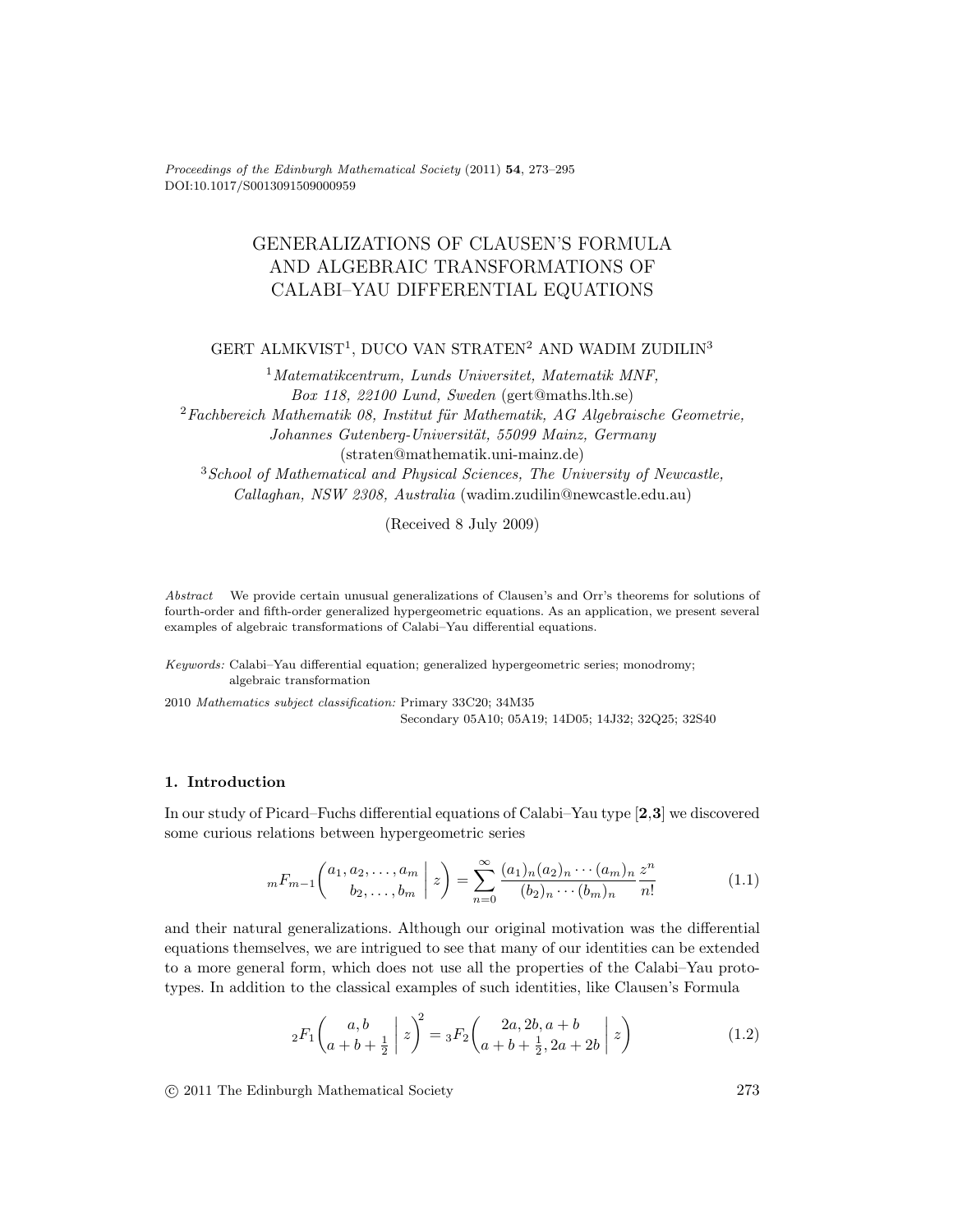and Orr-type theorems in  $\left[17, \frac{6}{5}, 2.5\right]$ , we have already indicated an example related to a Calabi–Yau equation in [**2**, Proposition 6]. The main aim of the present paper is to systemize our findings and present algebraic transformations of certain hypergeometric and related series in a general form. One of our general theorems (Theorem 5.5) relates two different Hadamard products of second- and third-order hypergeometric-like differential equations in a way which could be counted as a higher-order analogue of (1.2). Specializations to Calabi–Yau examples [**2**,**3**] are discussed in some detail.

The paper is organized as follows. In  $\S 2$  we review the notion of a Calabi–Yau differential equation, while in § 3 we recall some 'standard' relations between Calabi–Yau differential equations of order 2 and 3, and of order 4 and 5; these two sections may be regarded as an expanded introductory part. Section 4 is devoted to algebraic transformations of second- and third-order differential equations. In § 5 we discuss transformations of higher-order equations with applications to Calabi–Yau examples. In § 6 we indicate a natural formal invariant of fourth-order Calabi–Yau differential equations that can be used to verify whether two such equations are related by an algebraic transformation. In § 7 we discuss our strategies to find and prove algebraic transformations for differential equations.

### **2. Calabi–Yau differential equations**

Certain differential equations look better than others, at least arithmetically. To illustrate this principle, consider the differential equation

$$
(\theta^2 - z(11\theta^2 + 11\theta + 3) - z^2(\theta + 1)^2)y = 0, \text{ where } \theta = z\frac{d}{dz}.
$$
 (2.1)

What is special about it? First of all, it has a unique analytic solution  $y_0(z) = f(z)$ with  $f(0) = 1$ ; another solution may be given in the form  $y_1(z) = f(z) \log z + g(z)$ with  $g(0) = 0$ . Secondly, the coefficients in the Taylor expansion  $f(z) = \sum_{n=0}^{\infty} A_n z^n$  are integral,  $f(z) \in 1 + z\mathbb{Z}[z]$ , which can hardly be seen from the defining recurrence

$$
(n+1)^2 A_{n+1} - (11n^2 + 11n + 3)A_n - n^2 A_{n-1} = 0 \text{ for } n = 0, 1, ..., A_0 = 1 \quad (2.2)
$$

 $(cf. (2.1))$ , but follows from the explicit expression

$$
A_n = \sum_{k=0}^{n} \binom{n}{k}^2 \binom{n+k}{n}, \quad n = 0, 1, \dots,
$$
 (2.3)

due to Apéry [5]; note that these numbers appear in Apéry's proof of the irrationality of  $\zeta(2)$ . Thirdly, the expansion  $q(z) = \exp(y_1(z)/y_0(z)) = z \exp(q(z)/f(z))$  also has integral coefficients,  $q(z) \in \mathbb{Z}[\![z]\!]$ . This follows from the fact that the functional inverse  $z(q)$ ,

$$
z(q) = q \prod_{n=1}^{\infty} (1 - q^n)^{5(n/5)},
$$
\n(2.4)

where  $(n/5)$  denotes the Legendre symbol, lies in  $q\mathbb{Z}[q]$ . The formula in (2.4), due to Beukers  $\mathbf{7}$ , shows that  $z(q)$  is a modular function with respect to the congruence subgroup  $\Gamma_1(5)$  of  $SL_2(\mathbb{Z})$ .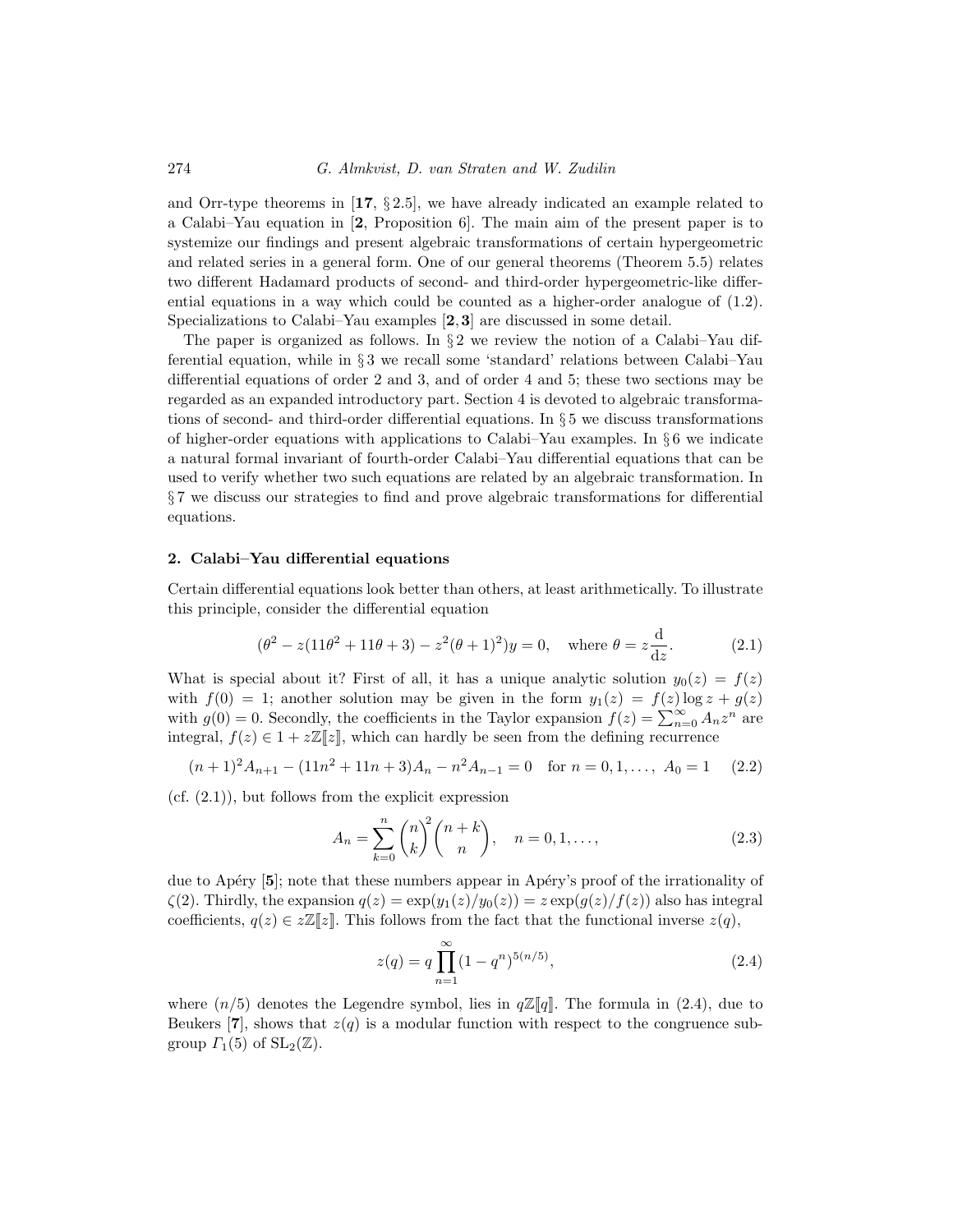If the reader is not greatly surprised by these integrality properties, then we suggest trying to find more such cases, replacing the differential operator in (2.1) by the more general one

$$
\theta^2 - z(a\theta^2 + a\theta + b) + cz^2(\theta + 1)^2.
$$
 (2.5)

To ensure the required integrality, one easily gets  $a, b, c \in \mathbb{Z}$ , but for a generic choice of the parameters the second feature  $(y_0(z) = f(z) \in 1 + z\mathbb{Z}[\![z]\!])$  fails almost always. In fact, this problem was studied by Beukers [**8**] and Zagier [**20**]. The exhaustive experimental search in [20] resulted in 14 (non-degenerate) examples of the triplets  $(a, b, c) \in \mathbb{Z}^3$  when both this and the third property (the integrality of the corresponding expansion  $z(q)$ ) hold; the latter follows from modular interpretations of  $z(q)$ .

A natural extension of the above problem to third-order linear differential equations is prompted by the other Apéry sequence used in his proof [5] of the irrationality of  $\zeta(3)$ . One takes the family of differential operators

$$
\theta^3 - z(2\theta + 1)(\hat{a}\theta^2 + \hat{a}\theta + \hat{b}) + \hat{c}z^2(\theta + 1)^3
$$
 (2.6)

and looks for the cases when the two solutions  $f(z) \in 1 + z\mathbb{C} [z]$  and  $f(z) \log z + g(z)$ (with  $g(0) = 0$ ) of the corresponding differential equation satisfy  $f(z) \in \mathbb{Z}[\![z]\!]$  and  $\exp(g(z)/f(z)) \in \mathbb{Z}[\![z]\!]$ . Apart from some degenerate cases, we have again found in [2] 14 triplets  $(\hat{a}, \hat{b}, \hat{c}) \in \mathbb{Z}^3$  meeting the integrality conditions; the second condition holds in all these cases as a modular bonus. Apéry's example corresponds to the case  $(\hat{a}, \hat{b}, \hat{c}) =$  $(17, 5, 1).$ 

How can one generalize the above problem of finding 'arithmetically nice' linear differential equations (operators)? An approach we followed in [**2**,**3**], at least up to order 5, was not specifying the form of the operator, as in  $(2.5)$  and  $(2.6)$ , but rather imposing the following:

- (i) the differential equation is of Fuchsian type, that is, all its singular points are regular; in addition, the local exponents at  $z = 0$  are zero;
- (ii) the unique analytic solution  $y_0(z) = f(z)$  with  $f(0) = 1$  at the origin has integral coefficients  $f(z) \in 1 + z\mathbb{Z}[z]$ ; and
- (iii) the solution  $y_1(z) = f(z) \log z + g(z)$  with  $g(0) = 0$  gives rise to the integral expansion  $\exp(y_1(z)/y_0(z)) \in z\mathbb{Z}[\![z]\!]$ .

Requirement (i), known as the condition of maximally unipotent monodromy (MUM), means that the corresponding differential operator written as a polynomial in variable  $z$ with coefficients from  $\mathbb{C}[\theta]$  has constant term  $\theta^m$ , where m is the order (that is, the degree in  $\theta$ ); the local monodromy around 0 consists of a single Jordan block of maximal size. Note that (i) guarantees the uniqueness of the above  $y_0(z)$  and  $y_1(z)$ . Condition (ii) can be usually relaxed to  $f(Cz) \in 1 + z\mathbb{Z}[z]$  for some positive integer C (without the scaling  $z \mapsto Cz$ , many of the resulting formulae look 'more natural').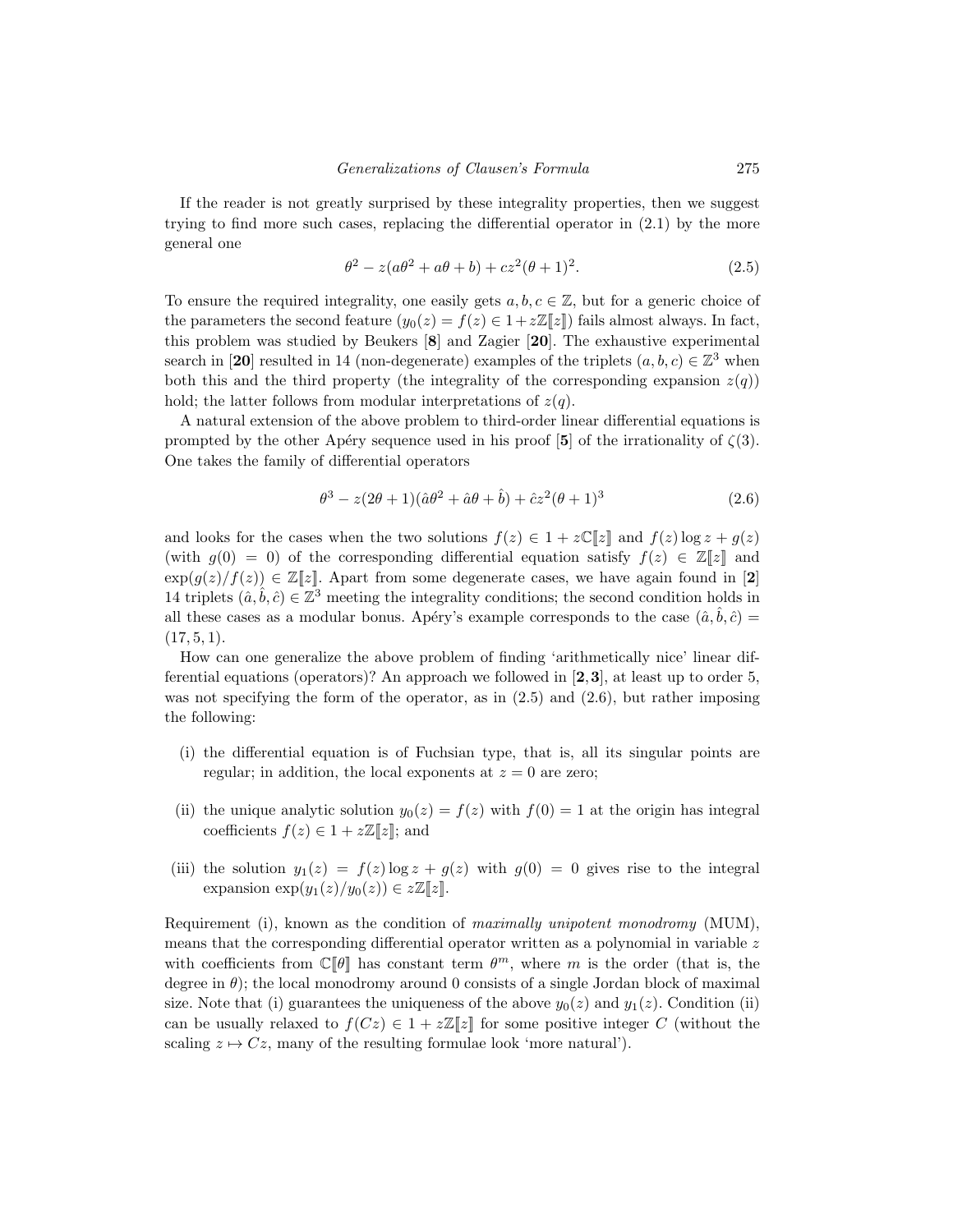In fact, in [**2**,**3**] we also imposed on fourth-order (and fifth-order) differential equations some extra conditions:

- (iv) the 'Calabi–Yau' or 'self-duality' condition (3.4), which characterizes the structure of the projective monodromy group; and
- (v) the integrality of a related sequence of numbers, known as instanton numbers in the physics literature; these arise as coefficients in the Lambert expansion of the so-called Yukawa coupling, which we review in  $\S 6$ .

For a long time we were confident that in all examples these additional conditions were satisfied automatically when (i)–(iii) hold. However, we have learnt recently from M. Bogner and S. Reiter (personal communication, March 2010) that the differential operator

$$
\theta^4 - 8z(2\theta + 1)^2(5\theta^2 + 5\theta + 2) + 192z^2(2\theta + 1)(2\theta + 3)(3\theta + 2)(3\theta + 4)
$$
 (2.7)

satisfies conditions  $(i)$ – $(iv)$  while condition  $(v)$  seems to fail.

Our experimental search [**2**, **3**] resulted in more than 350 examples of such operators satisfying  $(i)$ – $(v)$ , which we called differential operators of *Calabi–Yau type*, since some of these examples can be identified with Picard–Fuchs differential equations for the periods of one-parameter families of Calabi–Yau manifolds. For an entry in our table from [**3**], checking (i) and (iv) is trivial, (ii) usually follows from an explicit form of the coefficients of  $f(z)$  (when it is available), while (iii) can be verified in certain cases using some of Dwork's  $p$ -adic techniques. Substantial progress in this direction was obtained recently by Krattenthaler and Rivoal [**11**]. According to standard conjectures (see, for example, [**4**]) all our operators should be of geometric origin, meaning that they correspond (as subquotients of the local systems) to factors of Picard–Fuchs equations satisfied by period integrals for some family of varieties over the projective line. Finally, a rigorous verification of condition  $(v)$  remains beyond the reach of available methods; we only have computational evidence for integrality of the instanton numbers.

Basic examples of Calabi–Yau differential equations are given by the general hypergeometric differential equation

$$
\left(\theta \prod_{j=2}^{m} (\theta + b_j - 1) - z \prod_{j=1}^{m} (\theta + a_j)\right) y = 0
$$
\n(2.8)

of order  $m$  satisfied by the hypergeometric series  $(1.1)$ . The equation  $(2.8)$  has (smallest possible) degree 1 in z and condition (i) forces  $b_2 = \cdots = b_m = 1$  to hold. The latter is the main reason for our identities below to involve the hypergeometric series with this special form of the lower parameters.

### **3. Symmetric and antisymmetric squares**

Given a second-order linear homogeneous differential equation

$$
y'' + Py' + Qy = 0 \t\t(3.1)
$$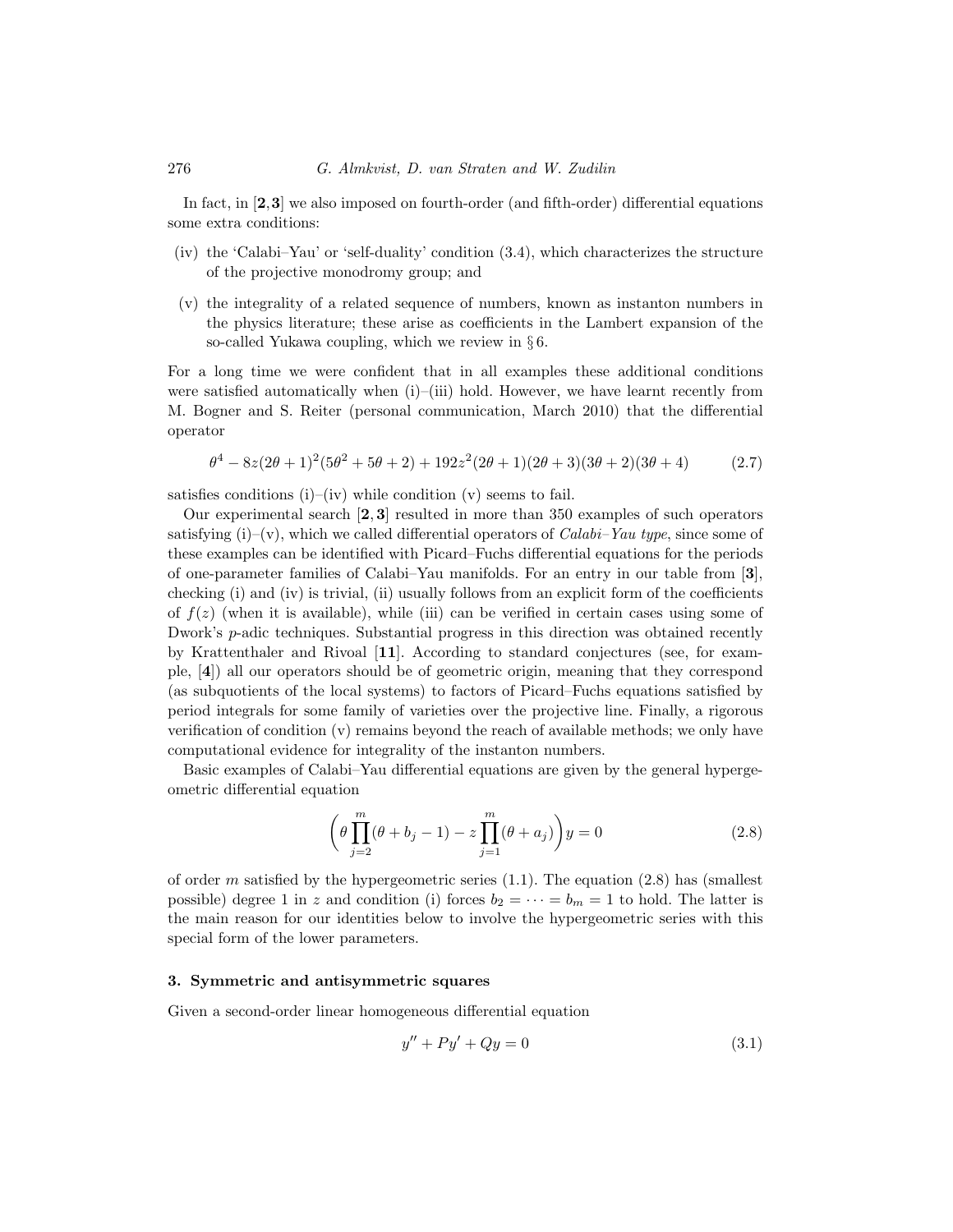(where the prime denotes  $d/dz$ ) and a pair of its two linearly independent solutions  $y_0 = y_0(z)$  and  $y_1 = y_1(z)$ , one can easily construct the third-order differential equation whose solutions are  $y_0^2$ ,  $y_0y_1$  and  $y_1^2$ :

$$
y''' + 3Py'' + (2P2 + P' + 4Q)y' + (4PQ + 2Q')y = 0,
$$
\n(3.2)

called the *symmetric square* of  $(3.1)$  (see [19, Chapter 14, Exercise 10]). Clearly,  $(3.2)$  is independent of a choice of solutions  $y_0, y_1$  of the equation (3.1). A hypergeometric example of the relationship between solutions of (3.1) and (3.2) is Clausen's Formula (1.2).

The situation changes drastically when one goes to linear homogeneous differential equations of order higher than 2. In principle, there is no difficulty in writing formulae similar to (3.2) for the symmetric cubes, biquadratics, etc, but unfortunately, as far as we know, this never results in some non-trivial identities for the hypergeometric series (1.1).

If the coefficients of a fourth-order linear differential equation

$$
y^{(iv)} + Py''' + Qy'' + Ry' + Sy = 0
$$
\n(3.3)

satisfy the relation

$$
R = \frac{1}{2}PQ - \frac{1}{8}P^3 + Q' - \frac{3}{4}PP' - \frac{1}{2}P'',\tag{3.4}
$$

then the equation and the corresponding operator are said to satisfy the *Calabi–Yau* condition [**2**]; the equation expresses the self-duality of (3.3). To avoid possible confusion, (3.4) is only one condition characterizing the class of Calabi–Yau differential equations and operators; the latter should satisfy conditions (i)–(v) of  $\S 2$ . However, our theorems below refer to linear differential equations of more general type, not just to Calabi–Yau examples.

If  $y_0, y_1, y_2, y_3$  are linearly independent solutions, then condition  $(3.4)$  implies that the six functions

$$
w_{jk} = W(y_j, y_k) = \det \begin{pmatrix} y_j & y_k \\ y'_j & y'_k \end{pmatrix}, \quad 0 \le j < k \le 3,
$$
\n
$$
(3.5)
$$

are linearly dependent over C. These functions satisfy a fifth-order linear differential equation

$$
y^{(v)} + \tilde{P}y^{(iv)} + \tilde{Q}y''' + \tilde{R}y'' + \tilde{S}y' + \tilde{T}y = 0,
$$
\n(3.6)

independent of the choice of solutions  $y_0, y_1, y_2, y_3$  of (3.4) and called the antisymmetric square of (3.4) (see, for example, [**2**, Proposition 1]).

**Proposition 3.1 (Almkvist [1]; Y. Yang (personal communication, November 2006)).** *Suppose that a fifth-order equation (3.6) is the antisymmetric square of a fourthorder linear differential equation. Let*  $U = U(z)$  *be an arbitrary function. Then, for any* pair  $w_0, w_1$  *of solutions of (3.6), the function* 

$$
y = W(w_0, w_1)^{1/2} \cdot U \tag{3.7}
$$

*satisfies a fourth-order equation (3.4) whose coefficients* P*,* Q*,* R *and* S *are differential polynomials in*  $\tilde{P}$ *,*  $\tilde{Q}$ *,*  $\tilde{R}$ *,*  $\tilde{S}$ *,*  $\tilde{T}$  *and*  $U$ *.* (The explicit expressions are given in [**1***]*.)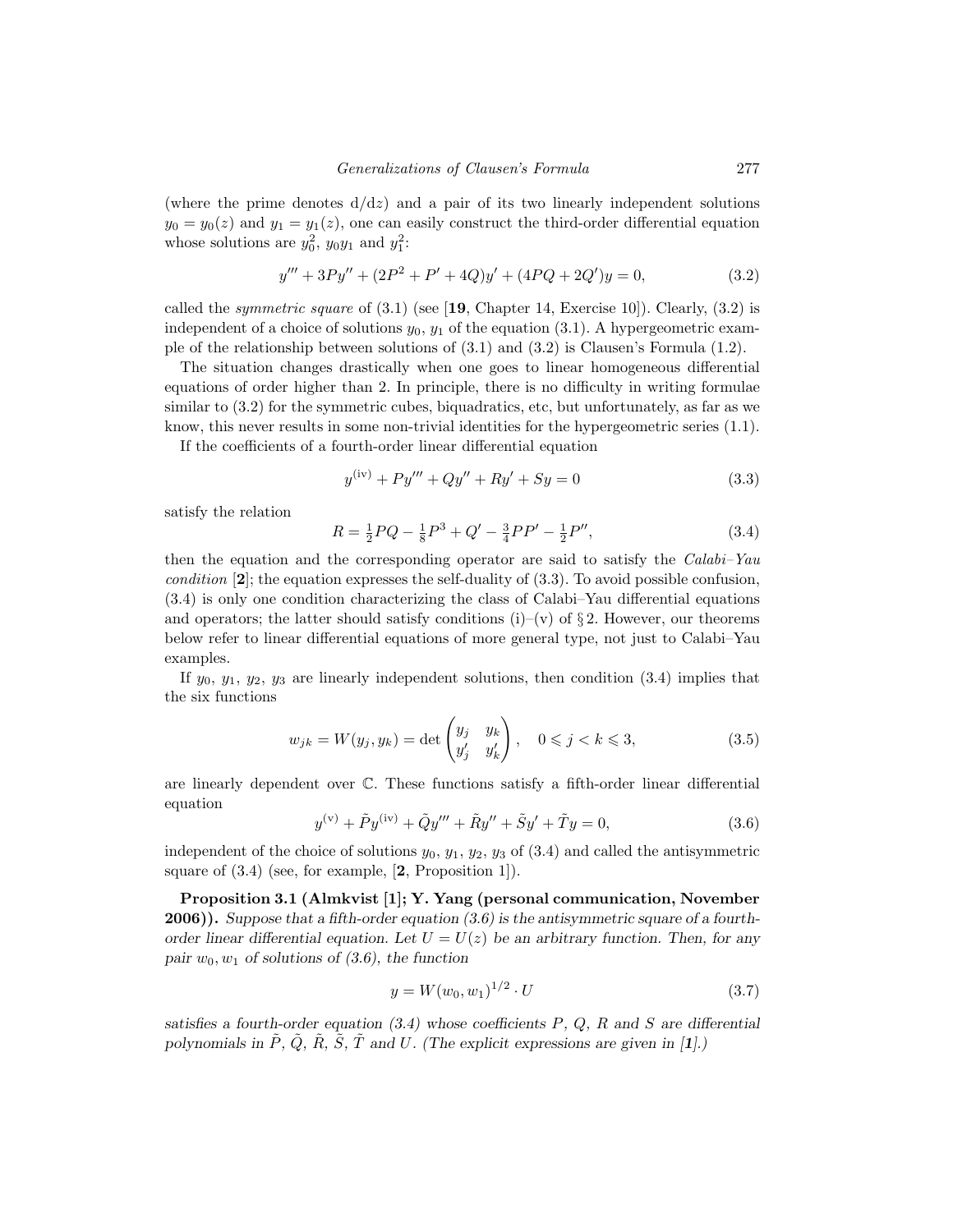Following [**1**] we call the resulting fourth-order equation (3.4) with the choice

$$
U = z^{5/2} \exp\left\{-\frac{1}{5} \int^z \tilde{P}(z) dz\right\}
$$
 (3.8)

the Yifan Yang pullback of  $(3.6)$ , or the YY-pullback for short. Note that for Calabi–Yau equations the exponential factor in (3.8) is an algebraic expression.

As an example, the YY-pullback of the equation

$$
(\theta^5 - z(\theta + \frac{1}{2})(\theta + \alpha)(\theta + 1 - \alpha)(\theta + \beta)(\theta + 1 - \beta))y = 0,
$$
\n(3.9)

satisfied by the hypergeometric function

$$
{}_{5}F_{4}\left(\frac{\frac{1}{2},\alpha,1-\alpha,\beta,1-\beta}{1,1,1,1}\,\bigg|\,z\right),\tag{3.10}
$$

is given [**1**] by

$$
(\theta^4 - z(2(\theta + \frac{1}{2})^4 + \frac{1}{2}(\theta + \frac{1}{2})^2(\alpha(1 - \alpha) + \beta(1 - \beta) + 3) - \frac{1}{4}\alpha(1 - \alpha)\beta(1 - \beta) + \frac{1}{8}\alpha(1 - \alpha) + \frac{1}{8}\beta(1 - \beta)) + z^2(\theta + \frac{1}{2} + \frac{1}{2}(\alpha + \beta))(\theta + \frac{1}{2} + \frac{1}{2}(\alpha + 1 - \beta))(\theta + \frac{1}{2} + \frac{1}{2}(1 - \alpha + \beta)) \times (\theta + \frac{1}{2} + \frac{1}{2}(1 - \alpha + 1 - \beta)))y = 0.
$$
 (3.11)

As we will see in the theorems of § 5, many Calabi–Yau differential equations related by algebraic transformations are Hadamard products of second- and third-order Picard– Fuchs differential equations, with 0 a MUM point. Recall that the Hadamard product of two series

$$
f(z) = \sum_{n=0}^{\infty} A_n z^n
$$
 and  $\hat{f}(z) = \sum_{n=0}^{\infty} \hat{A}_n z^n$ 

is defined by the formula

$$
f(z) * \hat{f}(z) = \sum_{n=0}^{\infty} A_n \hat{A}_n z^n.
$$

If  $f(z)$  and  $\hat{f}(z)$  are the analytic solutions of two differential equations  $Dy = 0$  and  $\hat{D}y = 0$ , respectively, then their Hadamard product  $f(z) * \hat{f}(z)$  satisfies a differential equation  $\tilde{D}y = 0$  (we pick the one of minimal order), which we then call the Hadamard product of the two equations. The differential operator  $D$  in this case is the Hadamard product of the corresponding operators  $D$  and  $\hat{D}$ . The Hadamard product is the analytic representation of the multiplicative convolution. In particular, the singular points of the operator D consist of the products of singular points of D and of  $\ddot{D}$ . The Hadamard product of operators of geometric origin is again of geometric origin (see, for example, [**4**]).

We will say that two (Calabi–Yau) differential equations or operators are *equivalent* if they are related by an algebraic transformation. Note that algebraic transformations preserve the order of differential equations with rational or algebraic coefficients.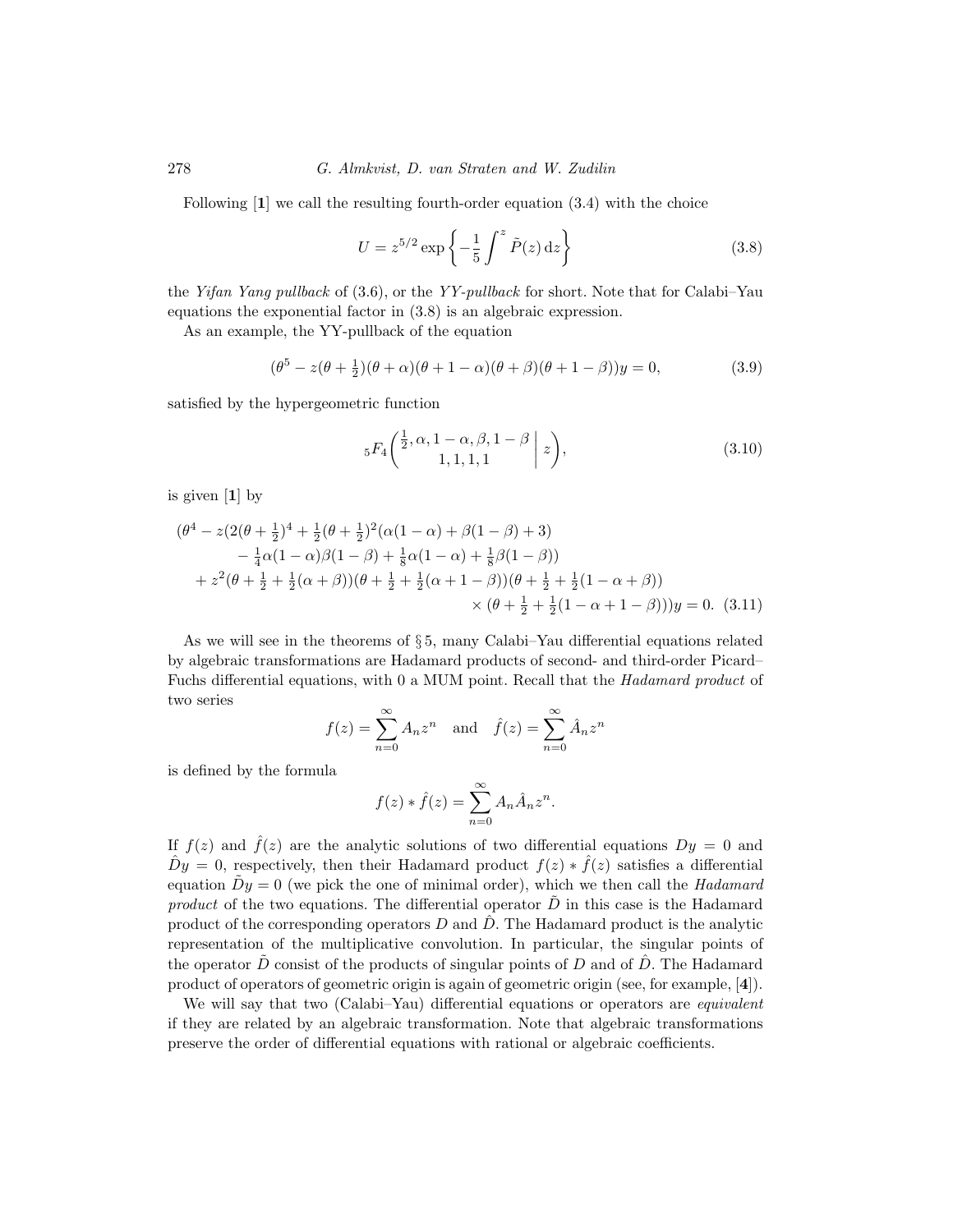### **4. Ap´ery-like differential operators**

To illustrate the above theorems and also to present some further algebraic transformations, we will list second- and third-order Calabi–Yau equations, keeping the names used in [**2**,**3**,**18**].

In writing down the series for analytic solutions of the Calabi–Yau differential equations, one usually re-normalizes the variable  $z \mapsto Cz$  in order to make the series expansions lying in  $1+z\mathbb{Z}[z]$  (see condition (ii) in § 2). Basic examples are  ${}_2F_1$ -hypergeometric series satisfying second-order differential equations, and there are exactly four such series having MUM at the origin (that is, satisfying condition (i)):

$$
{}_2F_1\left(\begin{array}{c} \alpha, 1-\alpha \\ 1 \end{array} \middle| C_{\alpha}z\right) = \sum_{n=0}^{\infty} A_n z^n \in 1 + z\mathbb{Z}[\![z]\!],\tag{4.1}
$$

where

(A) 
$$
\alpha = \frac{1}{2}
$$
,  $C_{1/2} = 16 = 2^4$ ,  
\n(B)  $\alpha = \frac{1}{3}$ ,  $C_{1/3} = 27 = 3^3$ ,  
\n(C)  $\alpha = \frac{1}{4}$ ,  $C_{1/4} = 64 = 2^6$ ,  
\n(D)  $\alpha = \frac{1}{6}$ ,  $C_{1/6} = 432 = 2^4 \cdot 3^3$ .

The corresponding differential operators are

$$
\theta^2 - C_{\alpha} z(\theta + \alpha)(\theta + 1 - \alpha),\tag{4.3}
$$

and the integrality of the expansions in (4.1) follows from the explicit formulae

(A) 
$$
A_n = \binom{2n}{n}^2
$$
,  
\n(B)  $A_n = \frac{(3n)!}{n!^3}$ ,  
\n(C)  $A_n = \frac{(4n)!}{n!^2(2n)!}$ ,  
\n(D)  $A_n = \frac{(6n)!}{n!(2n)!(3n)!}$ .  
\n(A.4)

These four hypergeometric instances are particular examples of the second-order differential operators having the form  $(2.5)$ ; they correspond to the choice  $c = 0$ . In addition to the above hypergeometric cases, Zagier [**20**] found four Legendrian and six sporadic equations.

The Legendrian examples are obtained from the hypergeometric ones by a simple rational transformation that interchanges  $1/C_{\alpha}$  and  $\infty$ :

$$
\frac{1}{1 - C_{\alpha} z} \cdot {}_2F_1\left(\begin{array}{c} \alpha, 1 - \alpha \\ 1 \end{array} \middle| \frac{-C_{\alpha} z}{1 - C_{\alpha} z} \right) \in 1 + z\mathbb{Z}[\![z]\!],\tag{4.5}
$$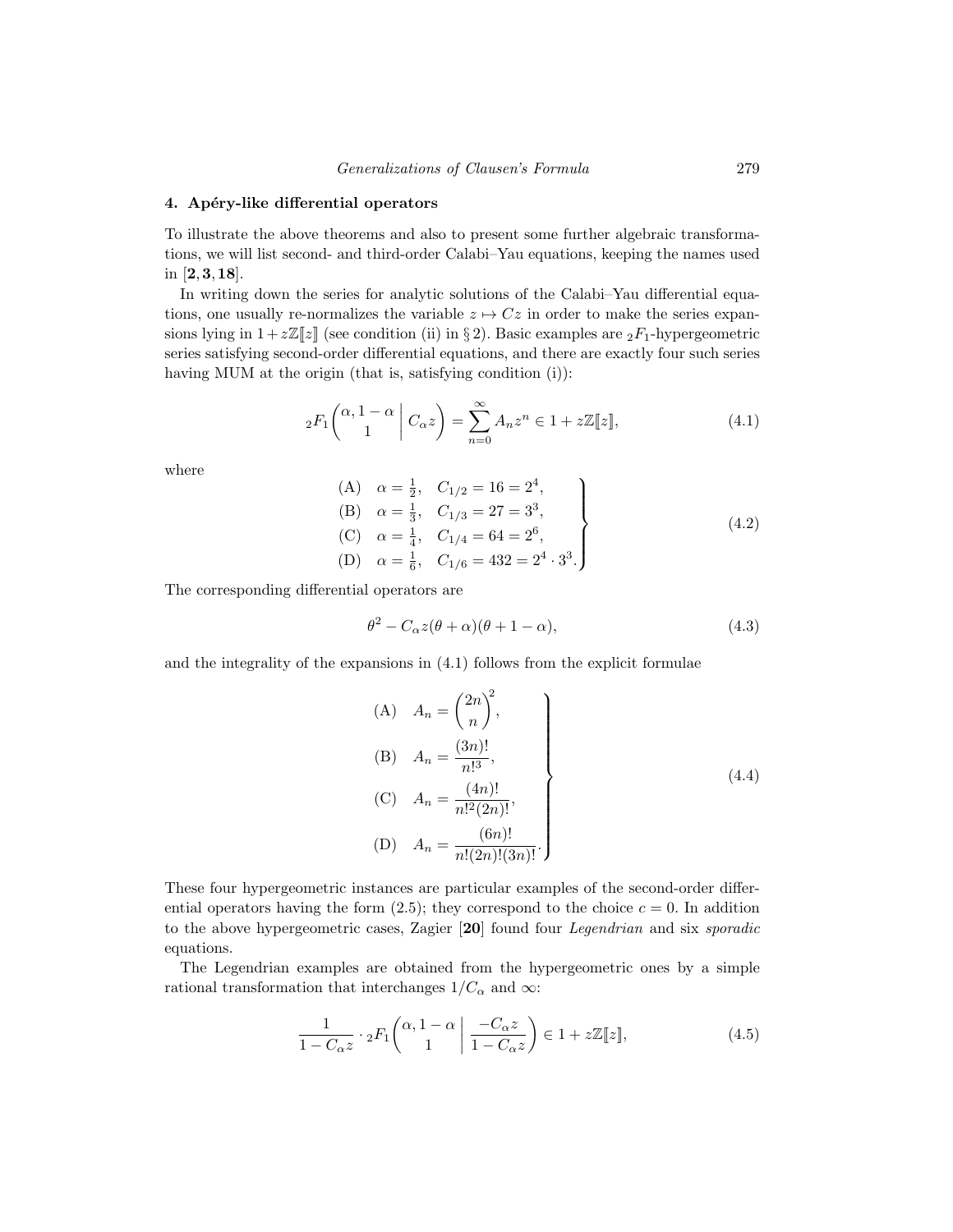where

(e) 
$$
\alpha = \frac{1}{2}
$$
, (h)  $\alpha = \frac{1}{3}$ , (i)  $\alpha = \frac{1}{4}$ , (j)  $\alpha = \frac{1}{6}$ ; (4.6)

the corresponding differential operators

$$
\theta^2 - C_{\alpha} z(\theta^2 + (\theta + 1)^2 - \alpha(1 - \alpha)) + C_{\alpha}^2 z^2 (\theta + 1)^2 \tag{4.7}
$$

have the form  $(2.5)$  with  $c = a^2/4$ .

These four hypergeometric operators and their Legendrian companions have a nice geometric origin: they are Picard–Fuchs operators of the extremal rational elliptic surfaces with three singular fibres [**13**,**16**].

The sporadic examples of (2.5) (when  $c \neq 0$  and  $c \neq a^2/4$  as in the hypergeometric and Legendrian cases, respectively) with the corresponding analytic solutions  $\sum_{n=0}^{\infty} A_n z^n \in$  $1 + z\mathbb{Z}[z]$  are as follows:

(a) 
$$
a = 7
$$
,  $b = 2$ ,  $c = -8$ ,  $A_n = \sum_k {n \choose k}^3$ ;  
\n(b)  $a = 11$ ,  $b = 3$ ,  $c = -1$ ,  $A_n = \sum_k {n \choose k}^2 {n+k \choose n}$ ;  
\n(c)  $a = 10$ ,  $b = 3$ ,  $c = 9$ ,  $A_n = \sum_k {n \choose k}^2 {2k \choose k}$ ;  
\n(d)  $a = 12$ ,  $b = 4$ ,  $c = 32$ ,  $A_n = \sum_k {n \choose k} {2k \choose k} {2n-2k \choose n-k}$ ;  
\n(f)  $a = 9$ ,  $b = 3$ ,  $c = 27$ ,  $A_n = \sum_k (-1)^k 3^{n-3k} {n \choose 3k} \frac{(3k)!}{k!^3}$ ;  
\n(g)  $a = 17$ ,  $b = 6$ ,  $c = 72$ ,  $A_n = \sum_{k,l} (-1)^k 8^{n-k} {n \choose k} {k \choose l}^3$ .

These six sporadic operators also have a geometric origin; they arise as Picard–Fuchs equations of the six families of elliptic curves with four reduced singular fibres [**6**, **13**], although the connection between the operators and rational elliptic surfaces is not oneto-one (cf. [**20**]).

The story for the third-order differential operators of the form (2.6) looks very similar to that for order 2. We also have four hypergeometric examples

$$
{}_3F_2\bigg(\frac{\frac{1}{2}, \alpha, 1-\alpha}{1, 1} \bigg| 4C_{\alpha}z\bigg) \in 1 + z\mathbb{Z}[\![z]\!],
$$

four operators of Legendre type and six sporadic operators.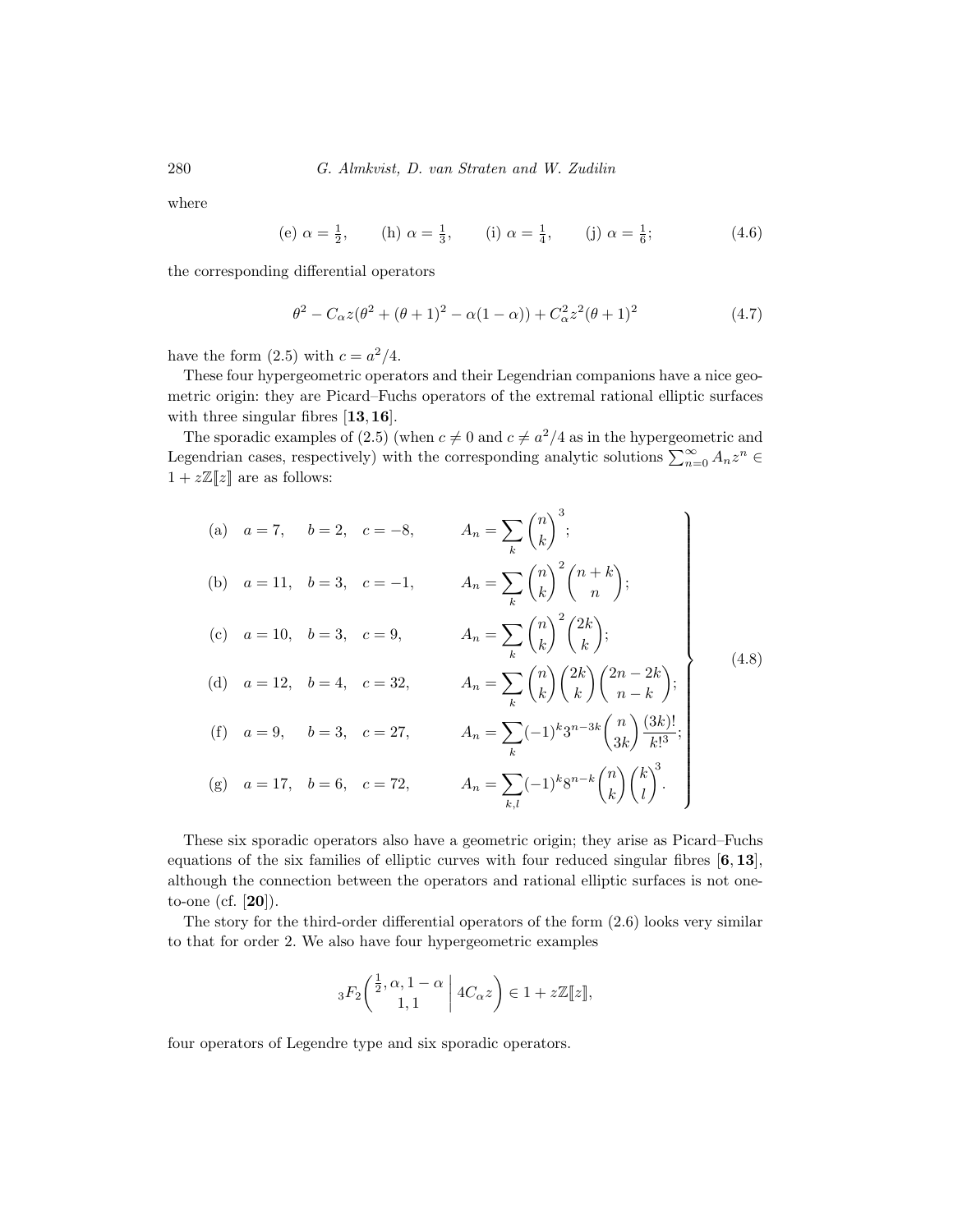The 'Legendrian' third-order examples originate from the series

$$
\sum_{n=0}^{\infty} A_n z^n = \sum_{n=0}^{\infty} (C_{\alpha} z)^n \sum_{k=0}^n \left( \frac{(\alpha)_k (1 - \alpha)_{n-k}}{k! (n - k)!} \right)^2
$$
  
=  $\frac{1}{1 - C_{\alpha} z} {}_3F_2 \left( \frac{1}{2}, \alpha, 1 - \alpha \mid \frac{-4C_{\alpha} z}{(1 - C_{\alpha} z)^2} \right)$   
=  $\frac{1}{1 - C_{\alpha} z} {}_2F_1 \left( \alpha, 1 - \alpha \mid \frac{-C_{\alpha} z}{1 - C_{\alpha} z} \right)^2$  (4.9)

(we use [**17**, § 2.5, Theorem IX] and the Euler transformation [**17**, p. 31, (1.7.1.3)]), where

$$
(\beta) \ \alpha = \frac{1}{2}, \qquad (\iota) \ \alpha = \frac{1}{3}, \qquad (\vartheta) \ \alpha = \frac{1}{4}, \qquad (\kappa) \ \alpha = \frac{1}{6}; \tag{4.10}
$$

the corresponding differential operators are

$$
\theta^3 - C_{\alpha}z(2\theta + 1)(\theta(\theta + 1) + \alpha^2 + (1 - \alpha)^2) + C_{\alpha}^2z^2(\theta + 1)^3.
$$
 (4.11)

The sporadic third-order examples of (2.6) with analytic solutions

$$
\sum_{n=0}^{\infty} A_n z^n \in 1 + z \mathbb{Z}[\![z]\!]
$$

are given in the following list:

$$
(\delta) \ \hat{a} = 7, \quad \hat{b} = 3, \quad \hat{c} = 81, \quad A_n = \sum_{k} (-1)^k 3^{n-3k} {n \choose 3k} {n+k \choose n} \frac{(3k)!}{k!^3};
$$
\n
$$
(\eta) \ \hat{a} = 11, \quad \hat{b} = 5, \quad \hat{c} = 125, \quad A_n = \sum_{k} (-1)^k {n \choose k} \left( \frac{4n-5k-1}{3n} \right) + \left( \frac{4n-5k}{3n} \right) \right);
$$
\n
$$
(\alpha) \ \hat{a} = 10, \quad \hat{b} = 4, \quad \hat{c} = 64, \quad A_n = \sum_{k} {n \choose k}^2 \binom{2k}{k} \binom{2n-2k}{n-k};
$$
\n
$$
(\epsilon) \ \hat{a} = 12, \quad \hat{b} = 4, \quad \hat{c} = 16, \quad A_n = \sum_{k} {n \choose k}^2 \binom{2k}{n}^2;
$$
\n
$$
(\zeta) \ \hat{a} = 9, \quad \hat{b} = 3, \quad \hat{c} = -27, \quad A_n = \sum_{k,l} {n \choose k}^2 {n \choose l} {k \choose l} {k+l \choose n};
$$
\n
$$
(\gamma) \ \hat{a} = 17, \quad \hat{b} = 5, \quad \hat{c} = 1, \quad A_n = \sum_{k} {n \choose k}^2 {n+k \choose n}^2.
$$
\n
$$
(4.12)
$$

The following theorem gives a natural bijection between the differential operators (2.5) and (2.6), in particular, between the above 14 pairs of arithmetic operators.

**Theorem 4.1.** Let the triplets  $(a, b, c)$  and  $(\hat{a}, \hat{b}, \hat{c})$  be related by the formulae

$$
\hat{a} = a, \quad \hat{b} = a - 2b \quad \text{and} \quad \hat{c} = a^2 - 4c.
$$
\n(4.13)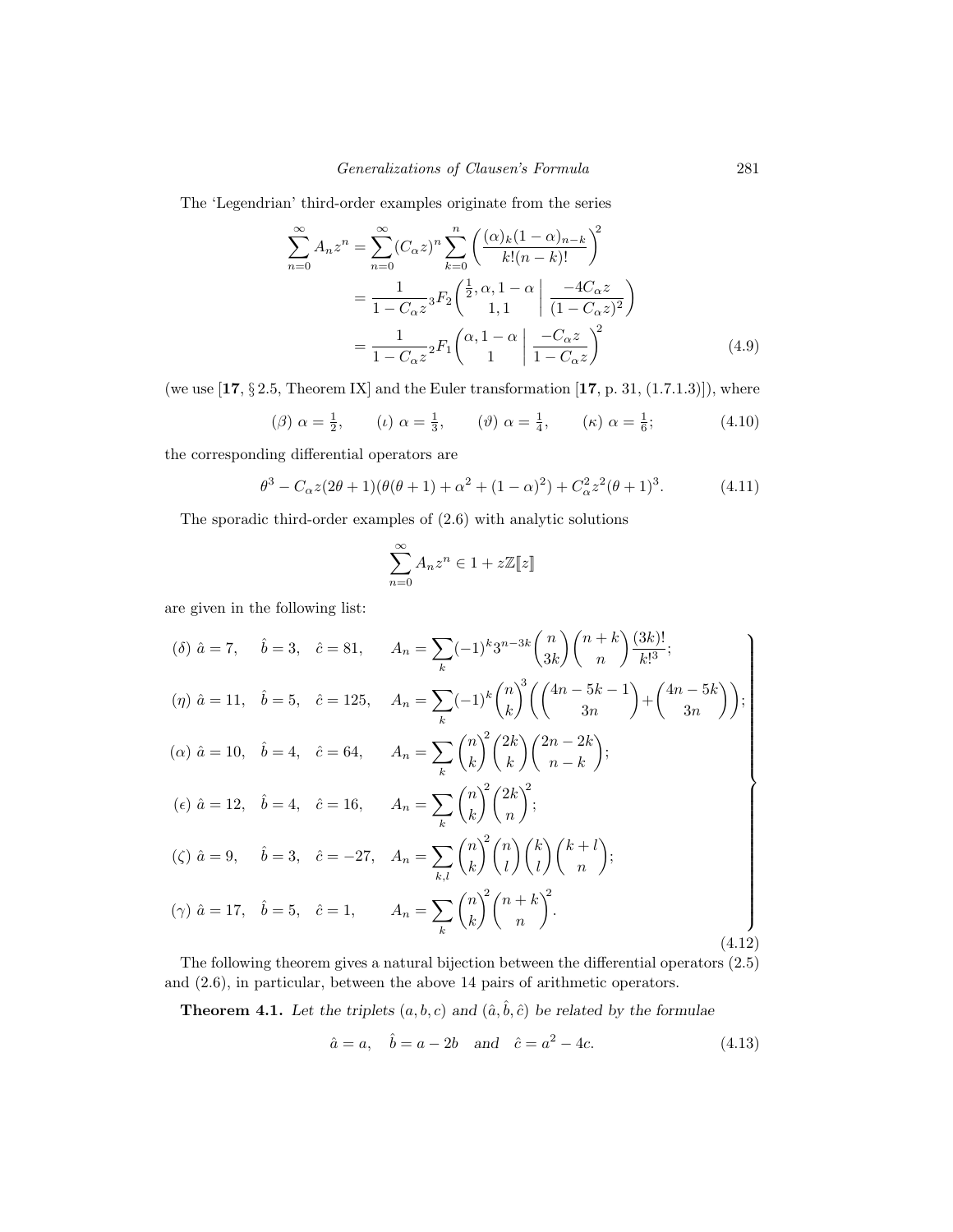*For the differential operators* D and  $\hat{D}$  given in (2.5) and (2.6), denote by  $f(z)$  and  $\hat{f}(z)$ *the analytic solutions of*  $Dy = 0$  *and*  $\hat{D}y = 0$ *, respectively, with*  $f(0) = \hat{f}(0) = 1$ *. Then* 

$$
f(z)^{2} = \frac{1}{1 - az + cz^{2}} \hat{f}\left(\frac{-z}{1 - az + cz^{2}}\right).
$$
 (4.14)

**Proof.** Writing down the general third-order differential equations for the functions on the left- and right-hand sides of (4.14), respectively, is a routine exercise in Maple to show that the transformation is the right one.  $\Box$ 

In fact, there is a natural geometric construction that explains this bijection, which we will sketch now. The second-order operators are Picard–Fuchs operators for special families of elliptic curves  $E_t$ , where  $t \in Y = \mathbb{P}^1$ . In each of the cases the rational curve Y covers the modular curve  $X_0(N)$  for some N, so that each elliptic curve  $E_t$  comes with a cyclic subgroup of order N. The quotient of  $E_t$  by this cyclic subgroup turns out to be  $E_{\iota(t)}$ , where  $\iota: Y \to Y$  is an involution corresponding to the Atkin–Lehner involution that acts as  $\tau \mapsto -1/(N\tau)$  on the elliptic modular parameter. The product of the elliptic curves  $A_t := E_t \times E_{\iota(t)}$  can now be considered as parametrized by the rational curve  $Z := Y/\iota$ . The Picard–Fuchs equation for the holomorphic 2-form for this family is of order 3 and thus can be seen as a 'twisted' square of the corresponding second-order operators. We refer the reader to [**10**,**14**,**15**] for details about this construction.

The specific form of the transformation can be understood by noting that the quotient map  $Y \to Z$  is described by a degree-2 rational map  $f: \mathbb{P}^1 \to \mathbb{P}^1$ . If the pre-image of 0 consists of the points 0 and  $\infty$ , and the pre-image of  $\infty$  of the two other singular points of the second-order operator (2.5) (that is, of the roots of  $1-az+cz^2$ ), then one is led to a map of the form  $z \mapsto e z/(1 - az + cz^2)$ . The singular points of the third-order operator (2.6) consist of 0,  $\infty$  and the roots of the equation  $1 - 2\hat{a}z + \hat{c}z^2 = 0$ , and these have to coincide with the image of the two critical points of the map, which one computes to be the roots of  $e^2 + 2aez + z^2(a^2 - 4c)$ . Hence, one can take  $e = -1$ ,  $\hat{a} = a$  and  $\hat{c} = a^2 - 4c$ . The factor in front of  $\hat{f}$  in (4.14) is needed to get the local exponents agreed, but the value of  $\ddot{b}$  remains undetermined by these considerations.

### **5. Hadamard products and algebraic transformations**

Recall that the YY-pullback of the differential equation (3.9) is (3.11). The latter fourthorder equation has a unique analytic solution of the form

$$
\tilde{F}(z) \in 1 + z\mathbb{C}[\![z]\!]
$$
\n(5.1)

at the origin, since all exponents at  $z = 0$  are zero (in other words, (3.11) has MUM at the origin). Roughly speaking, we may call the function  $\hat{F}(z)$  an antisymmetric square root of (3.10). The following theorem may be viewed as a generalization of Clausen's Formula (1.2) in the special case  $a + b = \frac{1}{2}$ .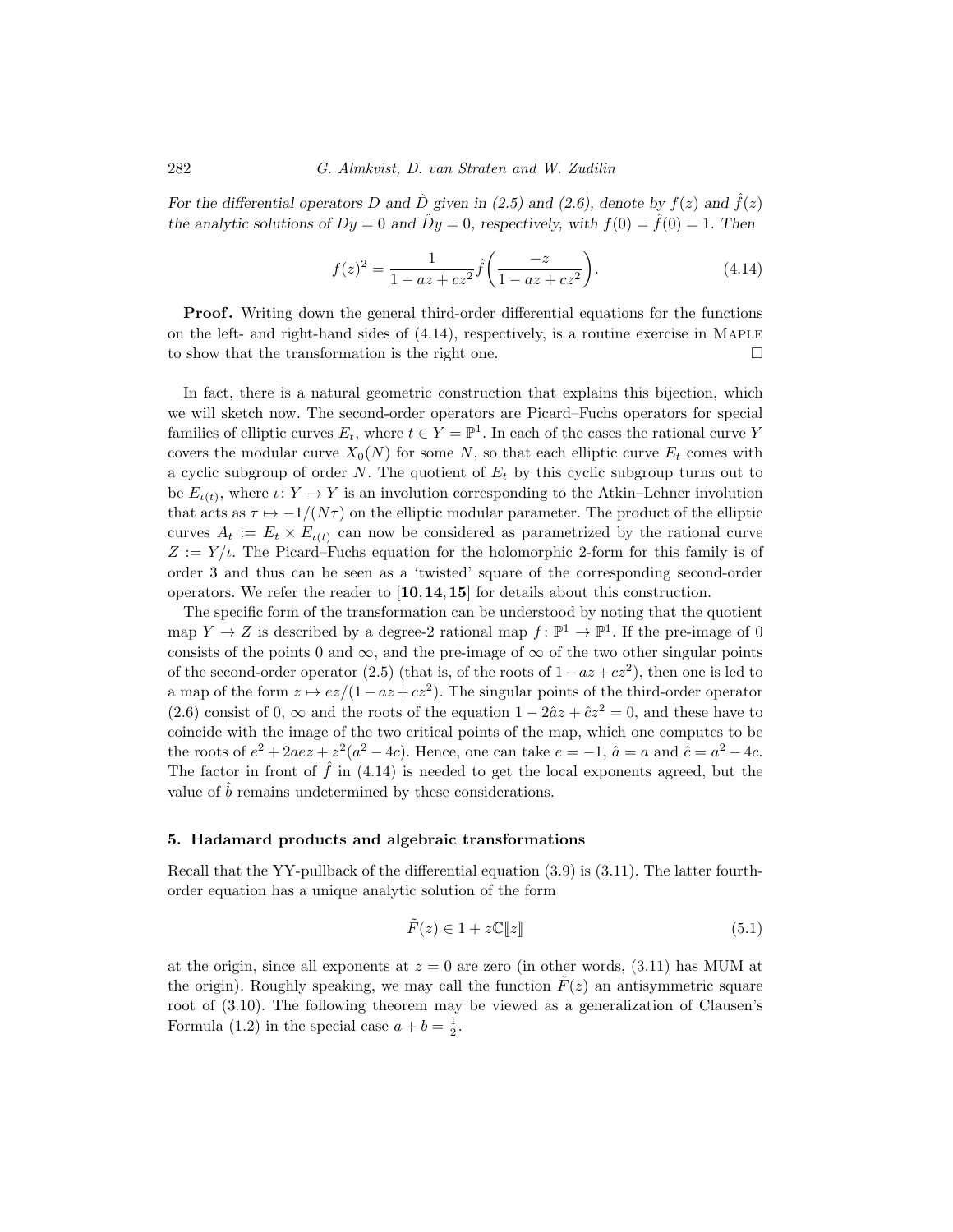**Theorem 5.1.** *Let*

$$
f_{\alpha}(z) = \frac{1}{1-z} {}_{2}F_{1}\left(\begin{array}{c} \alpha, 1-\alpha \\ 1 \end{array} \middle| \frac{-z}{1-z} \right) = \sum_{n=0}^{\infty} a_{n} z^{n}
$$
(5.2)

*and*

$$
f_{\beta}(z) = \frac{1}{1 - z^2} F_1 \begin{pmatrix} \beta, 1 - \beta \\ 1 \end{pmatrix} \frac{-z}{1 - z} = \sum_{n=0}^{\infty} b_n z^n,
$$
 (5.3)

*and let*  $F(z)$  *be the Hadamard product of the series*  $f_{\alpha}(z)$  *and*  $f_{\beta}(z)$ *,* 

$$
F(z) = \sum_{n=0}^{\infty} a_n b_n z^n.
$$
\n(5.4)

*Then for the analytic solution (5.1) of the YY-pullback (3.11) of (3.9) we have*

$$
F(z) = \frac{1 + z/4}{(1 - z/4)^2} \tilde{F}\left(\frac{-z/4}{(1 - z/4)^2}\right);
$$
\n(5.5)

*equivalently,*

$$
\tilde{F}(z) = \frac{2}{1 - z + \sqrt{1 - z}} F\left(\frac{-z/2}{1 - z/2 + \sqrt{1 - z}}\right).
$$
\n(5.6)

**Remark 5.2.** The coefficients  $a_n$  in the expansion (5.2) may be given by the formulae

$$
a_n = \sum_{k=0}^n (-1)^k \binom{n}{k} \frac{(\alpha)_k (1-\alpha)_k}{k!^2} = \sum_{k=0}^n \frac{(\alpha)_k}{k!} \frac{(1-\alpha)_{n-k}^2}{(n-k)!^2};\tag{5.7}
$$

similar formulae, but with the substitution of  $\beta$  for  $\alpha$ , are available for the coefficients  $b_n$ . The statement of Theorem 5.1 is a version of the experimental observation in [**1**, § 3.2]. Recalling the relationship between solutions of (3.9) and (3.11), we can write our final formula (5.6) as follows (a little reminiscent of Clausen's original formula (1.2)):

$$
\sum_{n=0}^{\infty} z^n \sum_{k=0}^n \frac{\left(\frac{1}{2}\right)_k \left(\frac{1}{2}\right)_{n-k} (\alpha)_k (\alpha)_{n-k} (1-\alpha)_k (1-\alpha)_{n-k} (\beta)_k (\beta)_{n-k} (1-\beta)_k (1-\beta)_{n-k}}{k! \delta (n-k)! \delta}
$$
  
 
$$
\times \left(1 + (2k - n) \sum_{j=0}^{k-1} \left(\frac{1}{\frac{1}{2}+j} + \frac{1}{\alpha+j} + \frac{1}{1-\alpha+j} + \frac{1}{\beta+j} + \frac{1}{1-\beta+j}\right)\right)
$$
  

$$
= \frac{4(1-z)}{(1-z+\sqrt{1-z})^2} \left(\sum_{n=0}^{\infty} \left(\frac{-z/2}{1-z/2+\sqrt{1-z}}\right)^n + \sum_{k=0}^n (-1)^k {n \choose k} \frac{(\beta)_k (1-\beta)_k}{k!^2}\right)^2
$$

**Proof of Theorem 5.1.** The sequence  $(5.7)$  satisfies the recursion

$$
(n+1)^{2}a_{n+1} - (n^{2} + (n+1)^{2} - \alpha(1-\alpha))a_{n} + n^{2}a_{n-1} = 0,
$$
\n(5.8)

.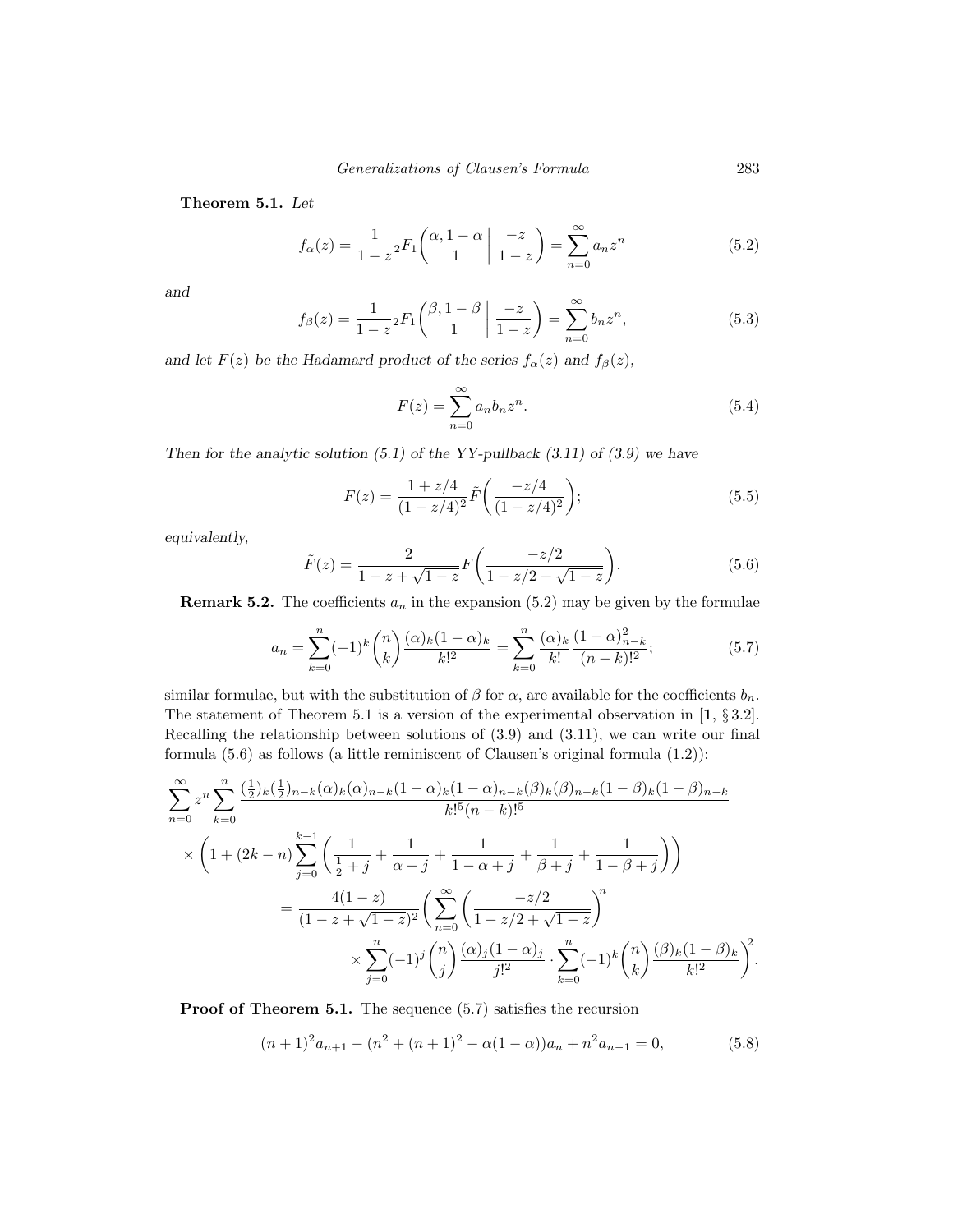and a similar formula is valid for the sequence  $b_n$ . Taking the Hadamard product  $a_n b_n$ in (5.4) as described in [**2**, § 7] gives a fourth-order recursion (which is too plain to be stated here). The corresponding differential operator  $\mathcal L$  annihilating the series (5.4) is of order 6 and is factorizable,  $\mathcal{L} = \mathcal{L}_1 \mathcal{L}_2$ , where  $\mathcal{L}_1$  is of order 2. Computing  $\mathcal{L}_1$  and performing leftdivision( $\mathcal{L}, \mathcal{L}_1$ ,  $\left[\frac{d}{dz}, z\right]$ ) in MAPLE, we find  $\mathcal{L}_2$ , which can be written in the form

$$
\mathcal{L}_2 = \theta^4 - z(2\theta^4 + 8\theta^3 - 2(s - 4)\theta^2 - 2(s - 2)\theta + p - s + 1)
$$
  
\n
$$
- z^2(\theta^4 - 12\theta^3 - 26\theta^2 + 4(s - 5)\theta + 4p - s^2 + 4s - 7)
$$
  
\n
$$
+ z^3(4\theta^4 + 8\theta^3 - 4(s + 3)\theta^2 - 4(s + 4)\theta - 6p + 2s^2 + 2s - 8)
$$
  
\n
$$
- z^4(\theta^4 + 16\theta^3 + 16\theta^2 - 4(s - 2)\theta + 4p - s^2)
$$
  
\n
$$
- z^5(2\theta^4 - 2(s + 2)\theta^2 - 2(s + 2)\theta + p - s - 1) + z^6(\theta + 1)^4,
$$

where  $s = \alpha(1 - \alpha) + \beta(1 - \beta)$  and  $p = \alpha(1 - \alpha)\beta(1 - \beta)$ . Then we finish the proof by performing the transformation

$$
z = \frac{-4Z}{(1-Z)^2}, \qquad y(z) = \frac{(1-Z)^2}{2(1+Z)}Y(Z),
$$

which transforms the equation for  $\tilde{F}(z)$  to  $\mathcal{L}_2Y = 0$ . (Some precaution is necessary, since Maple does not cancel common factors in the coefficients of the resulting differential equation.) This equation has the unique analytic solution at the origin and both expansions in (5.6) lie in  $1 + z\mathbb{C}[z]$ .  $\Box$ 

In the cases  $\alpha, \beta \in \{\frac{1}{2}, \frac{1}{3}, \frac{1}{4}, \frac{1}{6}\}\$ , Theorem 5.1 provides the equivalences for the YY-pullbacks of fifth-order Calabi–Yau hypergeometric differential equations and the fourth-order Hadamard products of Legendrian cases (4.5)–(4.7).

Our next family of transformations concerns the series

$$
g_{\alpha}(z) = {}_2F_1\left(\begin{array}{c} \alpha, \alpha \\ 1 \end{array} \middle| z\right) \cdot {}_2F_1\left(\begin{array}{c} 1-\alpha, 1-\alpha \\ 1 \end{array} \middle| z\right)
$$

$$
= \frac{1}{1-z} {}_3F_2\left(\begin{array}{c} \frac{1}{2}, \alpha, 1-\alpha \\ 1, 1 \end{array} \middle| \frac{-4z}{(1-z)^2}\right); \tag{5.9}
$$

the particular cases correspond to the Legendrian third-order examples from  $\S 4$ . Writing  $g_{\alpha}(z) = \sum_{n=0}^{\infty} a_n z^n$  and using the first representation in (5.9), one finds that

$$
a_n = \sum_{k=0}^{n} \left( \frac{(\alpha)_k (1 - \alpha)_{n-k}}{k!(n-k)!} \right)^2,
$$
\n(5.10)

and this sequence satisfies the recursion

$$
(n+1)^3 a_{n+1} - (2n+1)(n(n+1) + \alpha^2 + (1-\alpha)^2)a_n + n^3 a_{n-1} = 0.
$$
 (5.11)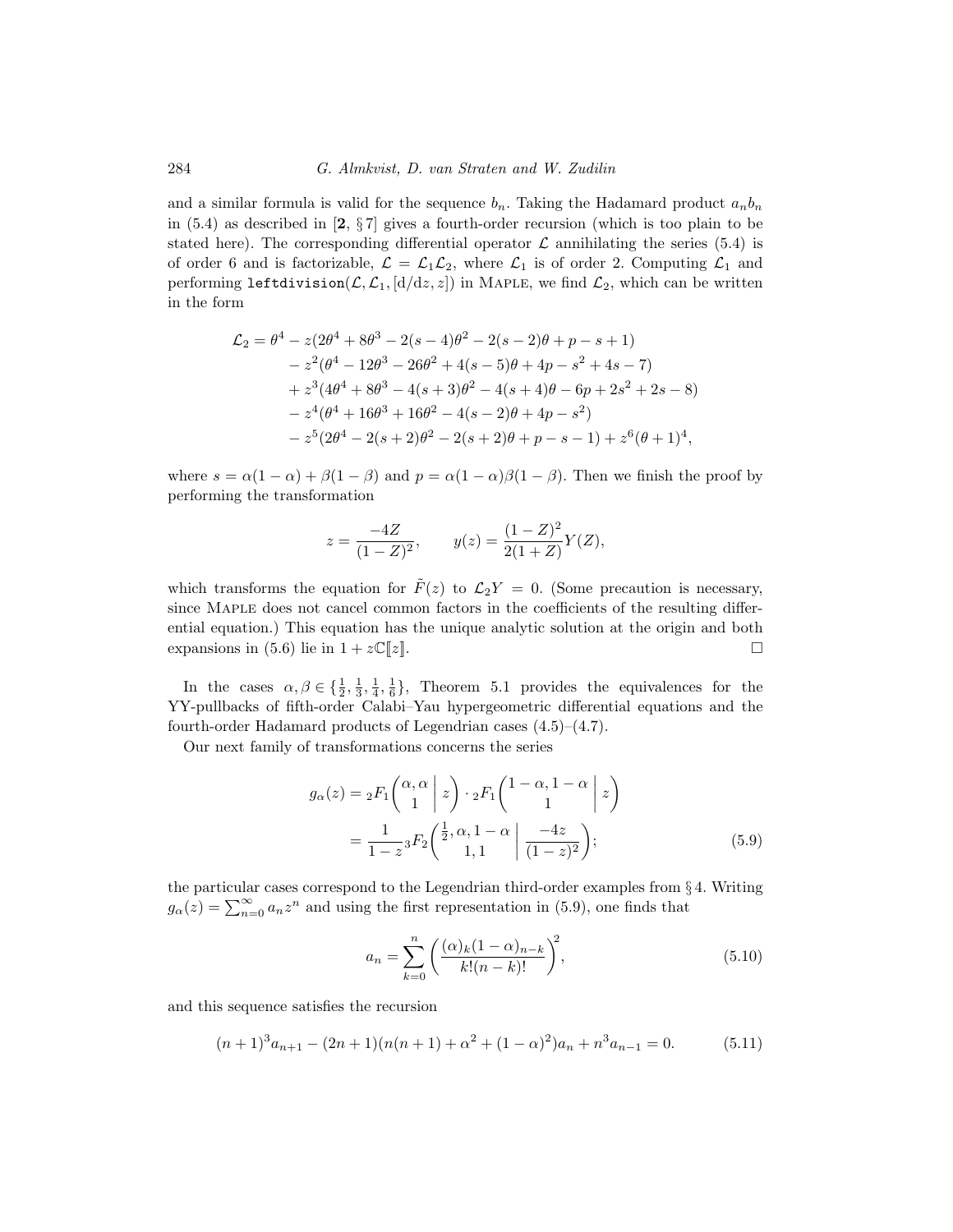Applying twice the Euler transformation [**17**, p. 31, Equation (1.7.1.3)] to the first expression in (5.9) gives one a way to express  $g_{\alpha}(z)$  as the square:

$$
g_{\alpha}(z) = \frac{1}{1-z} {}_2F_1\left(\begin{array}{c} \alpha, 1-\alpha \\ 1 \end{array} \middle| \begin{array}{c} -z \\ 1-z \end{array}\right)^2.
$$
 (5.12)

**Theorem 5.3.** *Let*  $F(z)$  *be the Hadamard product of*  ${}_2F_1(\begin{array}{c} \alpha, 1-\alpha \\ 1 \end{array} | z)$  *and*  $f_\beta(z)$  *in*  $(5.3)$ , and let  $G(z)$  be the Hadamard product of  ${}_2F_1$  $\binom{\beta,1-\beta}{1}$   $|z|$  and  $g_{\alpha}(z)$  in (5.9), (5.12). Let  $\tilde{G}(z) \in 1 + z\mathbb{C}[[z]]$  be the analytic solution of the YY-pullback

$$
(\theta^{4} - z(4(\theta + \frac{1}{2})^{4} + (4 - 2\alpha(1 - \alpha) + \beta(1 - \beta))(\theta + \frac{1}{2})^{2} + \frac{1}{8} + (\alpha(1 - \alpha) - \frac{1}{4})(\beta(1 - \beta) - \frac{1}{2})) + z^{2}(6(\theta + 1)^{4} + (\frac{15}{2} - 4\alpha(1 - \alpha) + 3\beta(1 - \beta))(\theta + 1)^{2} + \frac{3}{4} + \alpha(1 - \alpha)\beta(1 - \beta) + \alpha^{2}(1 - \alpha)^{2} - \alpha(1 - \alpha)) - z^{3}(\theta + \frac{3}{2})^{2}(4(\theta + \frac{3}{2})^{2} + 3 - 2\alpha(1 - \alpha) - 3\beta(1 - \beta)) + z^{4}(\theta + \frac{3}{2})(\theta + \beta + \frac{3}{2})(\theta - \beta + \frac{5}{2}))y = 0
$$
\n(5.13)

*of the fifth-order linear differential equation satisfied by* G(z)*. Then*

$$
F(z) = \tilde{G}\left(\frac{-z}{1-z}\right) \quad \text{and} \quad \tilde{G}(z) = F\left(\frac{-z}{1-z}\right). \tag{5.14}
$$

**Proof.** The proof is via a routine in the spirit of the proof of Theorem 5.1.  $\Box$ 

In [21] we consider a quadratic transformation of a  $_5F_4$ -series with a particular instance

$$
{}_5F_4\left(\begin{array}{c} \frac{1}{2}, \frac{1}{2}, \frac{1}{2}, \frac{1}{2}, \frac{1}{2} \\ 1, 1, 1, 1 \end{array}\bigg| z\right) = \frac{1}{(1-z)^{1/2}} \sum_{n=0}^{\infty} \left(\frac{-4z}{(1-z)^2}\right)^n \frac{\left(\frac{1}{4}\right)_n \left(\frac{3}{4}\right)_n}{n!^2} a_n,\tag{5.15}
$$

where

$$
a_n = \sum_{k=0}^n \frac{\left(\frac{1}{2}\right)_k^3}{k!^3} \frac{\left(\frac{1}{2}\right)_{n-k}}{(n-k)!} = \sum_{k=0}^n \left(\frac{\left(\frac{1}{4}\right)_k \left(\frac{3}{4}\right)_{n-k}}{k!(n-k)!}\right)^2 \tag{5.16}
$$

are coefficients in the power expansion of  $g_{1/4}(z)$  in (5.9).

The series on the left-hand side in (5.15) is the special case  $\alpha = \beta = \frac{1}{2}$  of (3.10), and Theorem 5.1 gives an example of quadratic transformation of the corresponding YYpullback (3.11). Our next theorem gives another quadratic transformation for the series  $F(z)$ , from (5.4) in this case.

**Theorem 5.4.** *Set*  $f(z) = f_{1/2}(z)$  *and*  $\hat{f}(z) = f_{1/4}(z)$ *, where*  $f_{\alpha}(z)$  *is defined in* (5.2). Let  $F(z)$  be the Hadamard square of the series  $f(z)$ *,* 

$$
F(z) = \sum_{n=0}^{\infty} z^n \left( \sum_{k=0}^n (-1)^k {n \choose k} \frac{\left(\frac{1}{2}\right)_k^2}{k!^2} \right)^2, \tag{5.17}
$$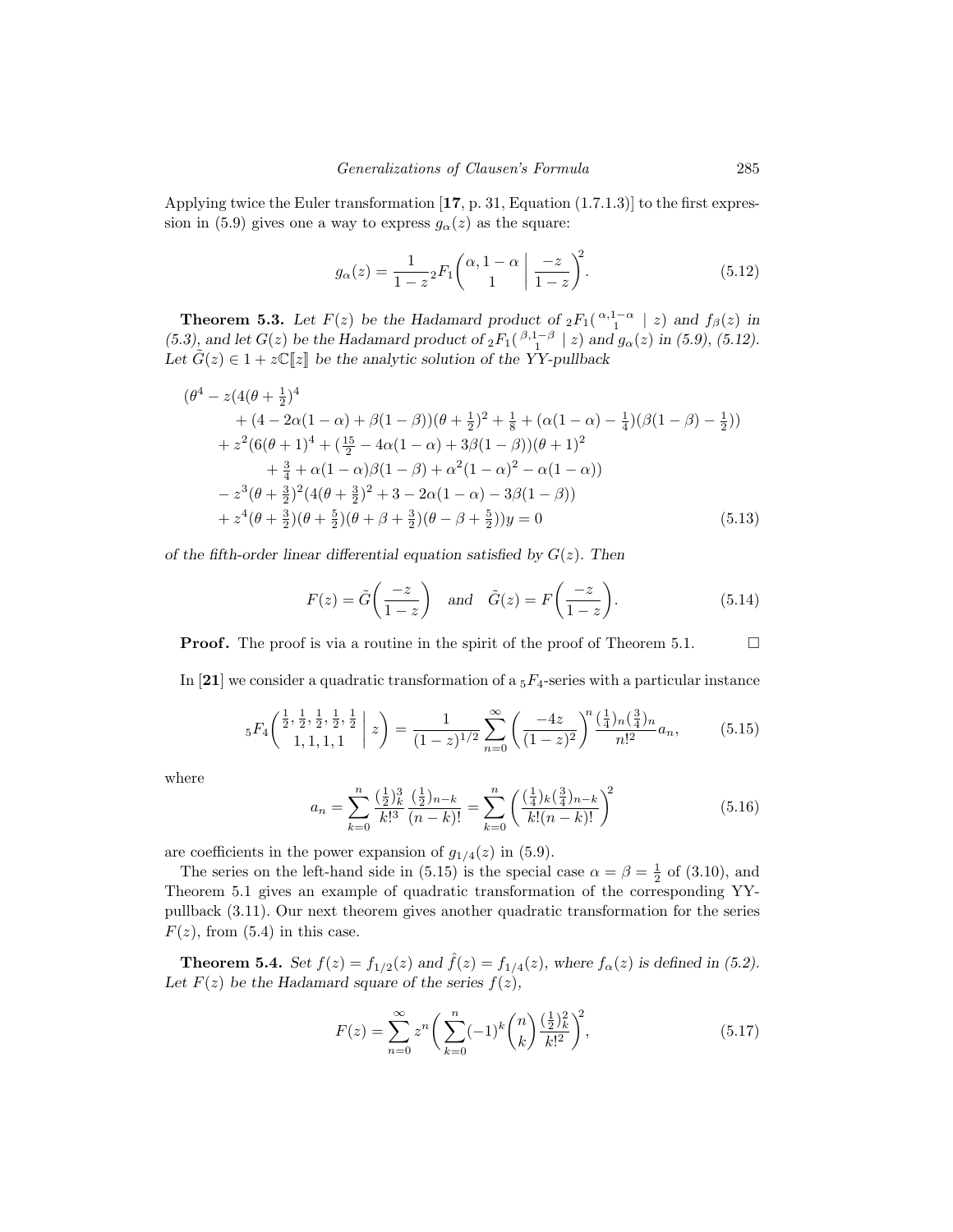286 G. Almkvist, D. van Straten and W. Zudilin

and let  $\hat{F}(z)$  be the Hadamard product of  ${}_2F_1\left(\frac{1}{4,3/4} \mid z\right)$  and  $\hat{f}(z)$ *,* 

$$
\hat{F}(z) = \sum_{n=0}^{\infty} z^n \frac{\left(\frac{1}{4}\right)_n \left(\frac{3}{4}\right)_n}{n!^2} \sum_{k=0}^n (-1)^k \binom{n}{k} \frac{\left(\frac{1}{4}\right)_k \left(\frac{3}{4}\right)_k}{k!^2}.
$$
\n(5.18)

*Then*

$$
F(z) = \frac{1}{\sqrt{1 - 6z + z^2}} \hat{F}\left(\frac{-16z(1 - z)^2}{(1 - 6z + z^2)^2}\right).
$$
 (5.19)

 $\Box$ 

**Proof.** The proof is routine (cf.  $\S 7$ ).

Our next result refers to a generic set of the (complex) parameters  $\alpha$ ,  $a$ ,  $b$  and  $c$ , while the three additional parameters  $\hat{a}$ ,  $\hat{b}$  and  $\hat{c}$  are defined in accordance with (4.13). The Hadamard product of the differential operators  $\theta^2 - z(\theta + \alpha)(\theta + 1 - \alpha)$  (which is the un-normalized version of  $(4.3)$  and  $(2.6)$  is

$$
\theta^5 - z(2\theta + 1)(\theta + \alpha)(\theta + 1 - \alpha)(\hat{a}\theta^2 + \hat{a}\theta + \hat{b})
$$
  
+ 
$$
\hat{c}z^2(\theta + 1)(\theta + \alpha)(\theta + 1 - \alpha)(\theta + 1 + \alpha)(\theta + 2 - \alpha);
$$
 (5.20)

its fourth-order YY-pullback reads

$$
D = \theta^4 - z(4\hat{a}(\theta + \frac{1}{2})^4 + ((p+4)\hat{a} - 2\hat{b})(\theta + \frac{1}{2})^2 + \frac{1}{4}(1-p)\hat{a} - \frac{1}{2}(1-2p)\hat{b})
$$
  
+  $z^2((6\hat{a}^2 - 8\hat{c})(\theta + 1)^4 + (\frac{3}{2}(5+2p)\hat{a}^2 - 4\hat{a}\hat{b} - 2(13+2p)\hat{c})(\theta + 1)^2$   
+  $\frac{3}{4}\hat{a}^2 - (1-p)\hat{a}\hat{b} + \hat{b}^2 - (2+2p-p^2)\hat{c})$   
-  $(\hat{a}^2 - 4\hat{c})z^3(\theta + \frac{3}{2})^2(4\hat{a}(\theta + \frac{3}{2})^2 + 3(1+p)\hat{a} - 2\hat{b})$   
+  $(\hat{a}^2 - 4\hat{c})^2z^4(\theta + \frac{3}{2})(\theta + \frac{5}{2})(\theta + \frac{3}{2} + \alpha)(\theta + \frac{5}{2} - \alpha),$  (5.21)

where  $p = \alpha(1 - \alpha)$ .

**Theorem 5.5.** *Let*  $\hat{F}(z) \in 1 + z\mathbb{C}[z]$  *be the analytic solution of the differential equation*  $Dy = 0$  *with* D *defined in* (5.21), and let  $F(z) \in 1 + z\mathbb{C}[z]$  be the Hadamard *product of*

$$
f_{\alpha}(z) = \frac{1}{1-z} \cdot {}_{2}F_{1}\left(\begin{array}{c} \alpha, 1-\alpha \\ 1 \end{array} \middle| \begin{array}{c} -z \\ 1-z \end{array}\right)
$$

*and the analytic solution of the differential equation with differential operator (2.5). Then*

$$
F(z) = \frac{1 - cz^2}{(1 - az + cz^2)^{3/2}} \hat{F}\left(\frac{-z}{1 - az + cz^2}\right).
$$
 (5.22)

**Proof.** As before, the proof is just an extensive check using MAPLE; the differential equation for the Hadamard product  $F(z)$  is too lengthy to be given here.  $\Box$ 

We remark that Theorem 4.1 in § 4 may be regarded as a limiting case  $\alpha \to 0$  of Theorem 5.5.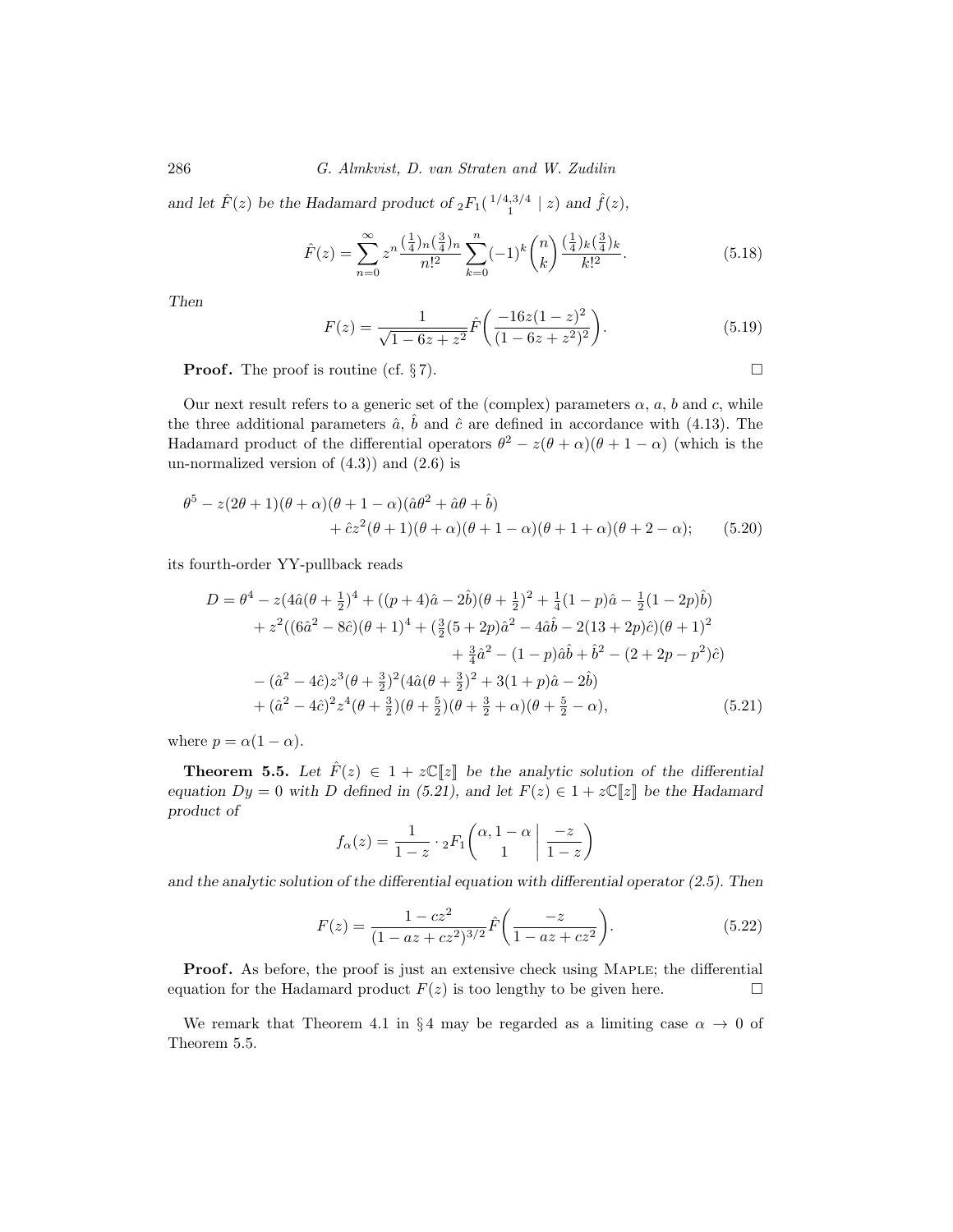|              | (A)         | (B)         | (C)         | (D)         |  |
|--------------|-------------|-------------|-------------|-------------|--|
| $(\delta)$   | $(e)*(a)$   | $(h)*(a)$   | $(i) * (a)$ | $(i) * (a)$ |  |
| $(\eta)$     | $(e)*(b)$   | $(h)*(b)$   | $(i)*(b)$   | $(i)*(b)$   |  |
| $(\alpha)$   | $(e) * (c)$ | $(h)*(c)$   | $(i) * (c)$ | $(j) * (c)$ |  |
| $(\epsilon)$ | $(e)*(d)$   | $(h)*(d)$   | $(i)*(d)$   | $(i) * (d)$ |  |
| $(\zeta)$    | $(e)*(f)$   | $(h) * (f)$ | $(i) * (f)$ | $(j) * (f)$ |  |
| $(\gamma)$   | $(e)*(g)$   | $(h)*(g)$   | $(i) * (g)$ | $(j) * (g)$ |  |

Table 1. Equivalences relating the sporadic cases  $(4.8)$  and  $(4.12)$ 

Note that Theorems 5.1 and 5.3 are special cases of Theorem 5.5, but in the former cases we can explicitly write down the Hadamard products involved, through hypergeometric series. Theorem 5.5 provides us with equivalences relating the sporadic cases (4.8) and (4.12), namely, it gives us the list of 24 equivalences in Table 1.

Theorem 5.1 gives in a nice way the equivalence of the YY-pullbacks of the fifth-order hypergeometric on the one side and Hadamard products of two second-order Legendrian cases on the other side, while Theorem 5.3 provides the equivalence of  $(X) * (x)$  and the YY-pullback of  $(X) * (\xi)$ , where  $(X)$  is one of the hypergeometric cases  $(4.1)$ ,  $(4.2)$ ,  $(x)$  is one of the second-order Legendrian equations (4.5), (4.6), and  $(\xi)$  is the corresponding third-order Legendrian equation (4.10), (4.11).

We have already established the algebraic connection between the YY-pullback of the left-hand side in  $(5.15)$  and  $(e)*(e)$  (Theorem 5.1); in  $(5.15)$  we have the equivalence implying, in particular, the equivalence of the YY-pullback of  $(C) * (\vartheta)$  and of  $(e) * (e)$ . Finally, the equivalence of the YY-pullback of  $(C) * (\vartheta)$  and of  $(C) * (i)$  follows from Theorem 5.3; this implies the equivalence of  $(e) * (e)$  and  $(C) * (i)$ , which is also the subject of Theorem 5.4.

We now illustrate Theorem 5.5 by an explicit example of an algebraic transformation relating two Calabi–Yau equations.

**Example 5.6.** Let us write the algebraic transformation for the equivalence of (the YY-pullback of)  $(C) * (\gamma)$  and  $(i) * (g)$ .

We have the following solutions of the fifth-order equation for  $(C) * (\gamma)$ :

$$
w_0(z) = \sum_{n=0}^{\infty} z^n \frac{(4n)!}{n!^2 (2n)!} \sum_{k=0}^n {n \choose k}^2 {n+k \choose n}^2,
$$
  

$$
w_1(z) = w_0(z) \log z + \sum_{n=1}^{\infty} z^n \frac{(4n)!}{n!^2 (2n)!} \sum_{k=0}^n {n \choose k}^2 {n+k \choose n}^2
$$
  

$$
\times (4H_{4n} - 2H_{2n} - 2H_n - 2H_{n-k} + 2H_{n+k}),
$$

with the YY-pullback

$$
\hat{F}(z) = (1 - 2176z + 4096z^2)^{-1/2}(w_0(z) \cdot \theta w_1(z) - \theta w_0(z) \cdot w_1(z))^{1/2},
$$
\n(5.23)

where we used the data  $C_{\alpha} = 64$  and  $\hat{a} = 17$ ,  $\hat{c} = 1$  for cases (C) and ( $\gamma$ ).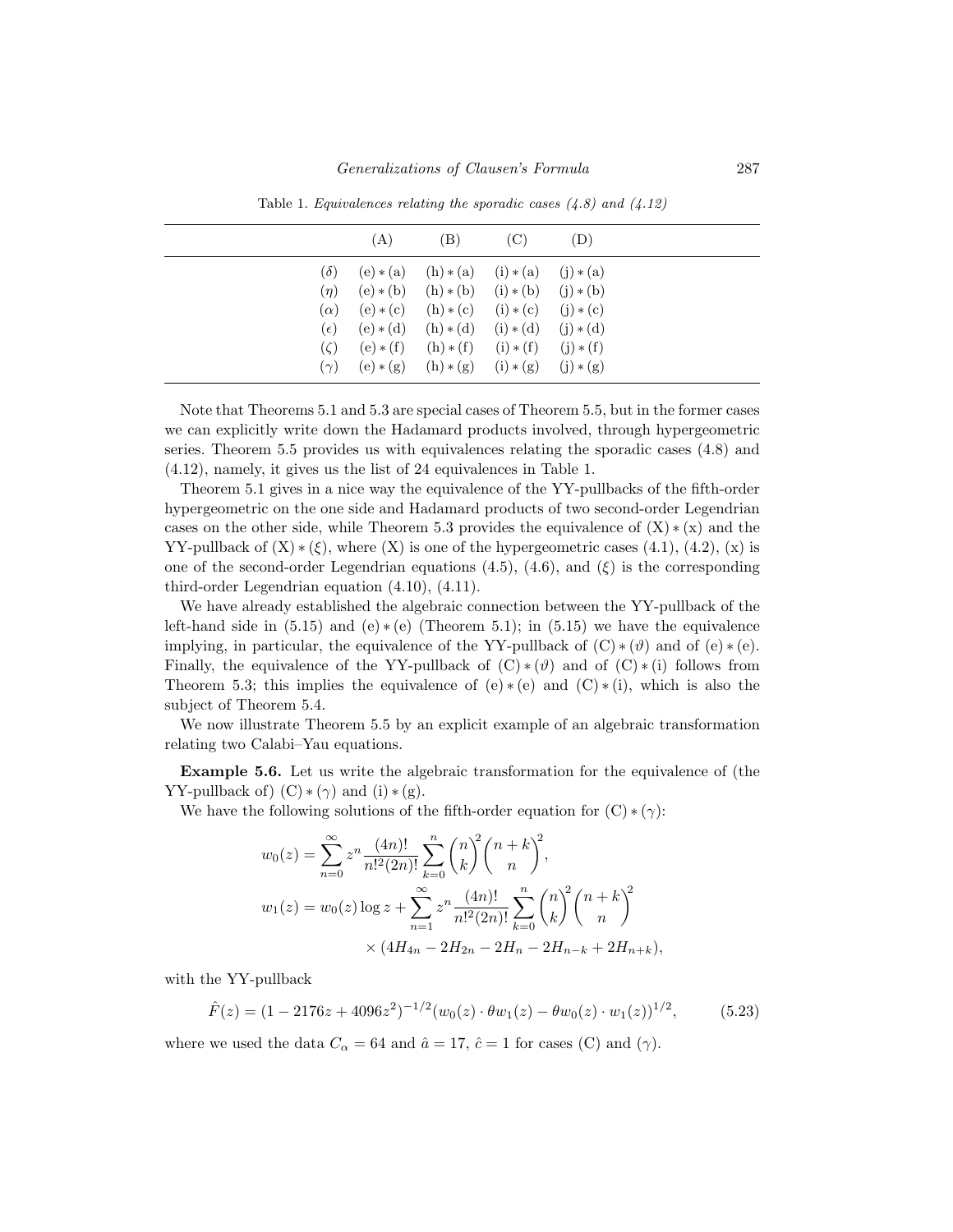For (i) and (g) we have  $C_{\alpha} = 64$  and  $a = 17, c = 72$ , and the analytic solution is

$$
F(z) = \sum_{n=0}^{\infty} z^n \sum_{0 \le j \le i \le n} (-1)^i 8^{n-i} \binom{n}{i} \binom{i}{j}^3 \sum_{k=0}^n (-1)^k \binom{n}{k} \frac{(4k)!}{k!^2 (2k)!}.
$$
 (5.24)

Then Theorem 5.5 gives us the transformation

$$
F(z) = \frac{1 - 294912z^2}{(1 - 1088z + 294912z^2)^{3/2}} \cdot \hat{F}\left(\frac{-z}{1 - 1088z + 294912z^2}\right),\tag{5.25}
$$

which we can write in a form resembling Clausen's Formula:

$$
\left(\sum_{n=0}^{\infty} z^n \sum_{0 \le j \le i \le n} (-1)^i 8^{n-i} \binom{n}{i} \binom{i}{j}^3 \sum_{k=0}^n (-1)^k \binom{n}{k} \frac{(4k)!}{k!^2 (2k)!} \right)^2
$$
  
= 
$$
\frac{1}{1 - 1088z + 294912z^2} \sum_{n=0}^{\infty} \left(\frac{-z}{1 - 1088z + 294912z^2}\right)^n
$$
  

$$
\times \sum_{k=0}^n \frac{(4k)!}{k!^2 (2k)!} \frac{(4n - 4k)!}{(n - k)!^2 (2n - 2k)!} \sum_{j=0}^{n-k} \binom{n - k}{j}^2 \binom{n - k + j}{n - k}^2
$$
  

$$
\times \sum_{l=0}^k \binom{k}{l}^2 \binom{k + l}{k}^2 (1 + (2k - n)(4H_{4k} - 2H_{2k} - 2H_{k} - 2H_{k-l} + 2H_{k+l})).
$$
  
(5.26)

**Theorem 5.7.** *Let*  $F(z)$  *be the Hadamard square of the series*  $f_\alpha(z)$  *given in* (5.2), while  $\tilde{F}(z)$  *is the Hadamard product of* 

$$
(1 - 4z)^{-1/2} = \sum_{n=0}^{\infty} {2n \choose n} z^n \text{ and } g_{\alpha}(z)
$$

*in (5.9), (5.12). Then*

$$
F(z) = \frac{1}{1+z}\tilde{F}\left(\frac{z}{(1+z)^2}\right).
$$
 (5.27)

As before, Calabi–Yau applications of Theorem 5.7 correspond to the choices  $\alpha \in$  $\{\frac{1}{2},\frac{1}{3},\frac{1}{4},\frac{1}{6}\}.$ 

Finally, we present more algebraic transformations of fourth-order Calabi–Yau differential equations which are not covered by the above theorems but look quite nice (to our taste).

**Theorem 5.8.** *The following identities are valid:*

$$
\sum_{n=0}^{\infty} {2n \choose n} \sum_{k,l} (-1)^{k+l} {n \choose k} {n \choose l} {k+l \choose k}^3 z^n
$$
  
= 
$$
\frac{1}{\sqrt{1-4z}} \sum_{n=0}^{\infty} {2n \choose n} \sum_{k=0}^n {n \choose k}^2 {n+k \choose n} {3k \choose n} \left(\frac{z}{1-4z}\right)^n,
$$
(5.28)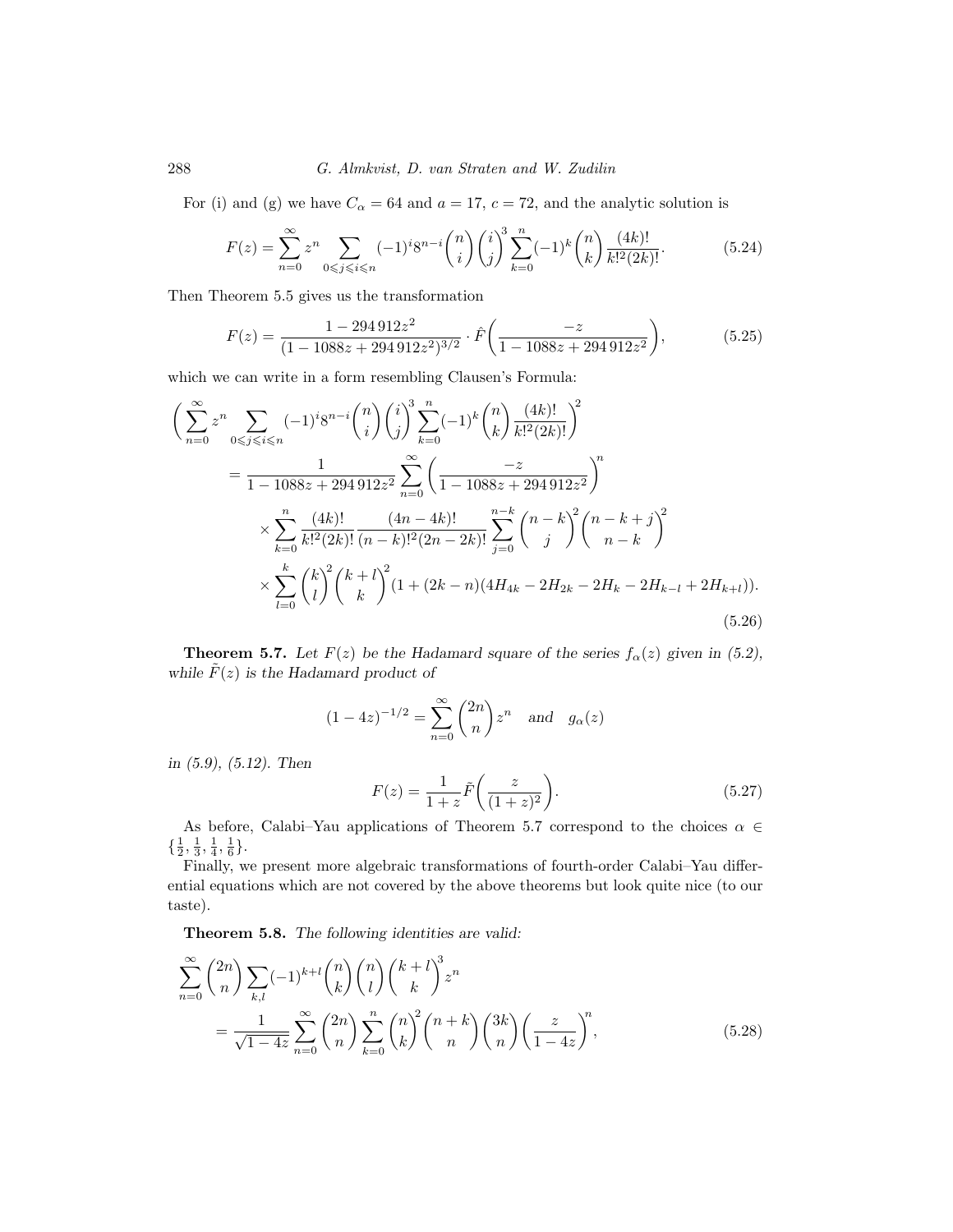$$
\sum_{n=0}^{\infty} {2n \choose n} \sum_{k=0}^{n} {n \choose k} {2k \choose k} {2n-2k \choose n-k} z^n
$$
  
= 
$$
\frac{1}{\sqrt{1-32z}} \sum_{n=0}^{\infty} {2n \choose n} \sum_{k,l} (-1)^{n-k} 2^{3(n-k)} {n \choose k} {k \choose l} {2l \choose l} {2k-2l \choose k-l} \left(\frac{z}{1-32z}\right)^n,
$$
(5.29)

$$
\sum_{n=0}^{\infty} {2n \choose n} \sum_{k,l} {n \choose k} {n \choose l} {k+l \choose k} {2l \choose l} {2k \choose k-l} z^n
$$
  
= 
$$
\frac{1}{\sqrt{1-4z}} \sum_{n=0}^{\infty} {2n \choose n}^2 \sum_{k=0}^{n} {n \choose k} {2k \choose k} \left(\frac{z}{1-4z}\right)^n,
$$
 (5.30)

$$
\sum_{n=0}^{\infty} \left( \sum_{k=0}^{n} {n \choose k}^2 {n+k \choose n} \right)^2 z^n
$$
  
= 
$$
\frac{1}{1+z} \sum_{n=0}^{\infty} {2n \choose n} \sum_{k,l} {n \choose k} {n \choose l} {k+l \choose k} {2l \choose l} {l \choose k-l} \left( \frac{z}{(1+z)^2} \right)^n,
$$
(5.31)

$$
\sum_{n=0}^{\infty} \left( \sum_{k=0}^{n} {n \choose k} {2k \choose k} {2n-2k \choose n-k} \right)^{2} z^{n}
$$
  
= 
$$
\frac{1}{1-32z} \sum_{n=0}^{\infty} {2n \choose n} \sum_{k=0}^{\lfloor n/2 \rfloor} 2^{n-2k} {n \choose k} {n-k \choose k} {2k \choose k} {2n-2k \choose n-k} \left( \frac{z}{(1-32z)^{2}} \right)^{n},
$$
(5.32)

$$
\sum_{n=0}^{\infty} \left( \sum_{k=0}^{[n/3]} (-1)^k 3^{n-3k} {n \choose 3k} \frac{(3k)!}{k!^3} \right)^2 z^n
$$
  
= 
$$
\frac{1}{1-27z} \sum_{n=0}^{\infty} \sum_{k=0}^{[n/3]} (-1)^{n-k} \left( {2n-3k-1 \choose n} + {2n-3k \choose n} \right)
$$
  

$$
\times \frac{(3k)!}{k!^3} \frac{(3n-3k)!}{(n-k)!^3} \left( \frac{z}{(1-27z)^2} \right)^n.
$$
 (5.33)

# **6. The invariance of Yukawa couplings**

As we have already seen, algebraic transformations transform Calabi–Yau equations into similar ones, but sometimes look quite different. Such transformations, however, preserve (in a certain precise sense, which we describe below) the Yukawa coupling of the corresponding differential equations. Recall that the Yukawa coupling  $K$  can be defined, up to a normalization constant factor, through the quotient  $t(z) = y_1(z)/y_0(z) \in \log z + z\mathbb{Q}[[z]]$ of the two solutions  $y_0(z) \in 1 + z\mathbb{Z}[\![z]\!]$  and  $y_1(z)$  of a Calabi–Yau equation (3.3) (see § 2)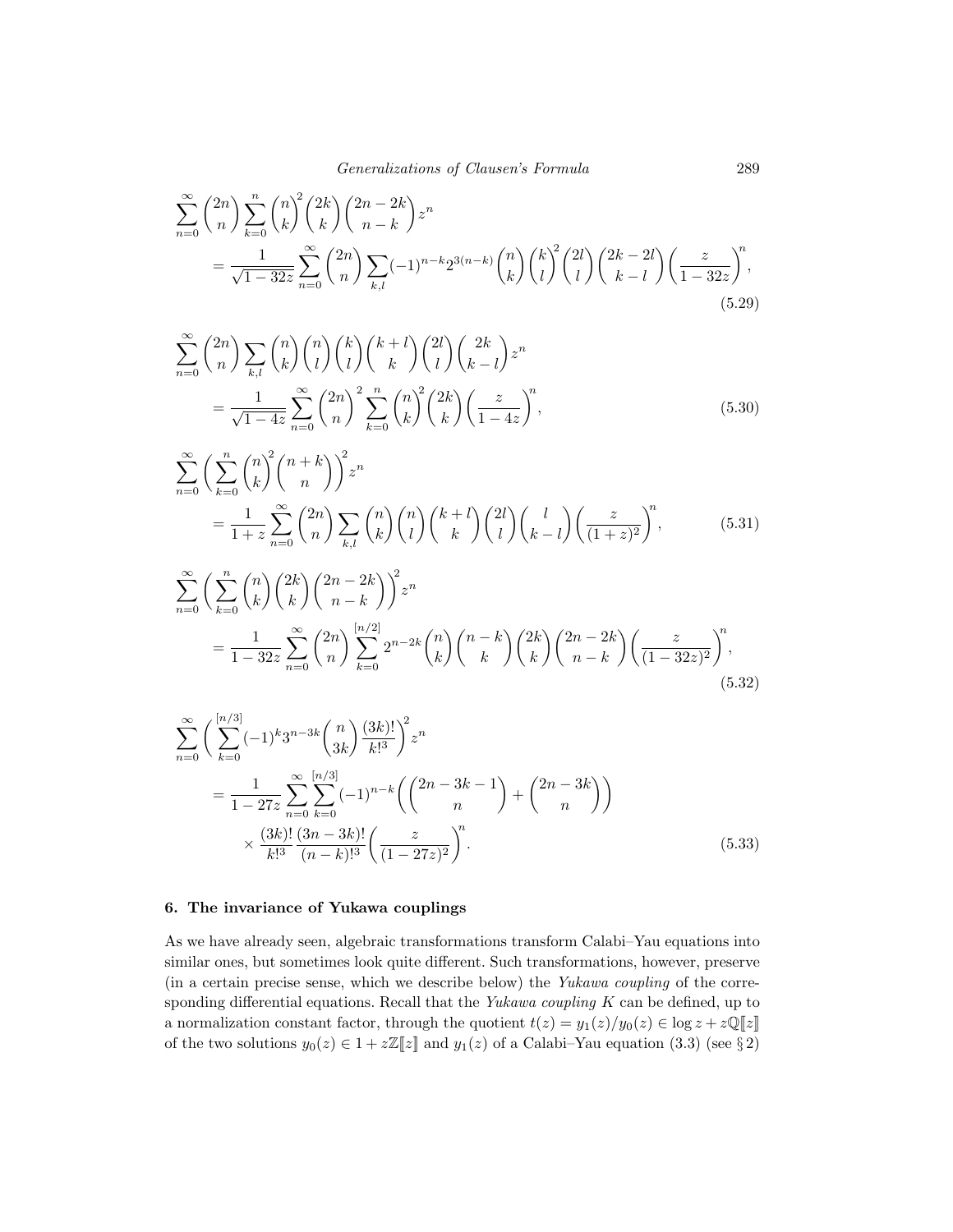290 G. Almkvist, D. van Straten and W. Zudilin

as

$$
K = \frac{1}{y_0^2 \cdot (\mathrm{d}t/\mathrm{d}z)^3} \exp\left(-\frac{1}{2} \int^z P(z) \,\mathrm{d}z\right),\tag{6.1}
$$

and this function is often viewed as a function of  $q = e^t$ , since its q-expansion in the case of a degenerating family of Calabi–Yau 3-folds is supposed to encode the counting of rational curves of various degrees on a mirror manifold.

On the other hand, we did find several examples of Calabi–Yau equations whose Yukawa couplings coincide, although it is not obvious that the equations themselves are indeed equivalent in the sense that they are related by an algebraic transformation. At the time of writing, we have discovered and proved algebraic transformations for all pairs of Calabi–Yau equations with equal Yukawa couplings tabulated in [**3**] (see also the diploma thesis [**9**]). Most of these transformations (at least those that follow a general pattern) were given in § 5 and some of them are immediate consequences of the theorems proven therein. Section 7 describes some of our strategies for finding the transformations. It is routine to write down the fourth-order linear differential equation

 $\frac{d^4Y}{dx^4} + \hat{P}\frac{d^3Y}{dx^3} + \hat{Q}\frac{d^2Y}{dx^2} + \hat{R}\frac{dY}{dx} + \hat{S}Y = 0$  (6.2)

for the function  $Y(x) = v(x) \cdot y(z(x))$ . For example, we have

$$
\hat{P} = -6\frac{z''}{z'} + z'P - 4\frac{v'}{v},\tag{6.3}
$$

where the prime denotes the x-derivative.

Clearly, the new equation (6.2) does not necessarily have rational coefficients, but it does after we impose certain conditions on  $v(x)$  and  $z(x)$  (for instance, assuming their rationality). Continuing the computation in (6.3) we obtain the following.

**Proposition 6.1 (cf. [12]).** *Define*

$$
U_z(P,Q) = Q - \frac{3}{2} \frac{dP}{dz} - \frac{3}{8} P^2.
$$
 (6.4)

*Then*

$$
U_x(\hat{P}, \hat{Q}) - (z')^2 U_z(P, Q) = 5\{z, x\},\tag{6.5}
$$

*where*

$$
\{z, x\} = \frac{z'''}{z'} - \frac{3}{2} \left(\frac{z''}{z'}\right)^2 \tag{6.6}
$$

*is the Schwarzian derivative.*

Our next statement shows the invariance of the Yukawa coupling.

**Proposition 6.2.** Let  $Y(x) = v(x) \cdot y(z(x))$ , where  $z(x) = x + O(x^2)$  and  $v(x) =$  $1 + O(x)$ *. Then the Yukawa couplings defined in accordance with (6.1) coincide:* 

$$
K_{Y(x)} = K_{y(z)}.\tag{6.7}
$$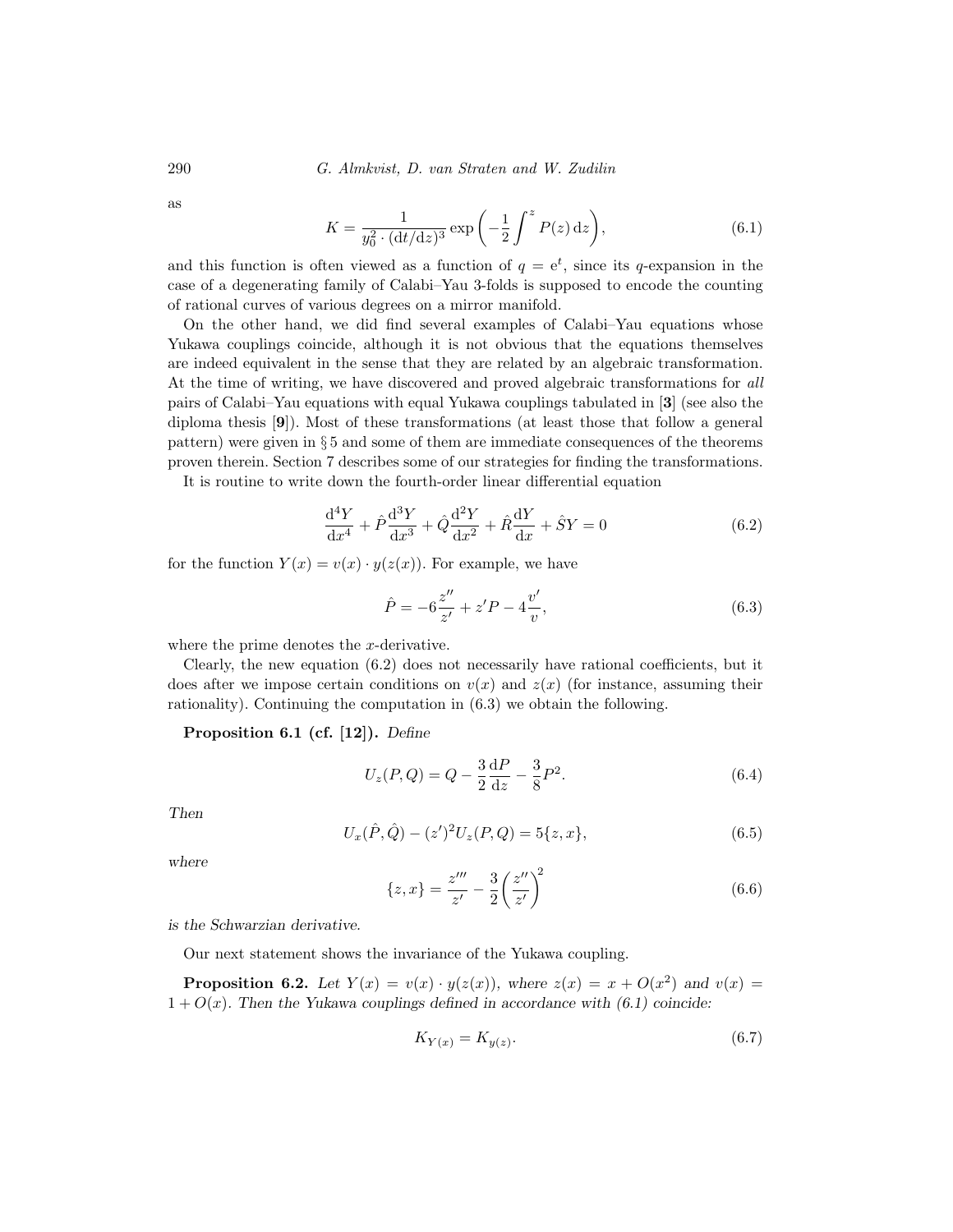**Proof.** Because both the mirror map  $t(z)$  and the Yukawa coupling depend on quotients of the solutions rather than on the solutions themselves, it is sufficient to treat the case  $v(x) = 1$ . We have the formula (6.1) implying

$$
K = \frac{y_0^4}{\det \begin{pmatrix} y_0 & y_1 \\ \mathrm{d}y_0/\mathrm{d}z & \mathrm{d}y_1/\mathrm{d}z \end{pmatrix}^3} \exp\left(-\frac{1}{2} \int^z P(z) \,\mathrm{d}z\right)
$$

Furthermore,

$$
\frac{dY_0}{dx} = z' \frac{dy_0}{dz}, \quad \frac{dY_1}{dx} = z' \frac{dy_1}{dz} \quad \text{and} \quad \tilde{P} = -6\frac{z''}{z'} + z'P;
$$

hence,

$$
K_{Y(x)} = \frac{Y_0^4}{\det \begin{pmatrix} Y_0 & Y_1 \\ dY_0/dx & dY_1/dx \end{pmatrix}^3} \exp \left(-\frac{1}{2} \int^x \tilde{P}(x) dx\right)
$$
  
= 
$$
\frac{y_0(z)^4}{\det \begin{pmatrix} y_0(z) & y_1(z) \\ z'dy_0/dz & z'dy_1/dz \end{pmatrix}^3} \exp \left(-\frac{1}{2} \int^x \left(-6\frac{z''}{z'} + z'P(z(x))\right) dx\right)
$$
  
= 
$$
\frac{y_0(z)^4}{\det \begin{pmatrix} y_0(z) & y_1(z) \\ dy_0/dz & dy_1/dz \end{pmatrix}^3} \exp \left(-\frac{1}{2} \int^z P(z) dz\right)
$$
  
= 
$$
K_{y(z)}.
$$

Here we used  $z'(0) = 1$  when we integrated

$$
3\int_0^x \frac{z''}{z'} dx = 3\log z'(x) - 3\log z'(0).
$$

From the transformation formulae for passing from  $(3.3)$  to  $(6.2)$  through the map  $Y(x) = v(x) \cdot y(z(x))$ , we find that the Calabi–Yau condition (3.4) is preserved. This is very hard to see by direct computation, since one gets an enormous fourth-order nonlinear differential equation for  $z(x)$ .

**Conjecture 6.3.** *If Yukawa couplings coincide, then there exists an algebraic transformation between corresponding Calabi–Yau differential equations.*

In fact, Proposition 6.2 states that the Yukawa coupling defined by (6.1) is preserved by any formal coordinate transformation  $z(x) = x + \cdots$ . However, the requirement for the transformed equation to be of Calabi–Yau type (in particular, to have rational functions as coefficients) should lead to the algebraicity of such a transformation.

 $\Box$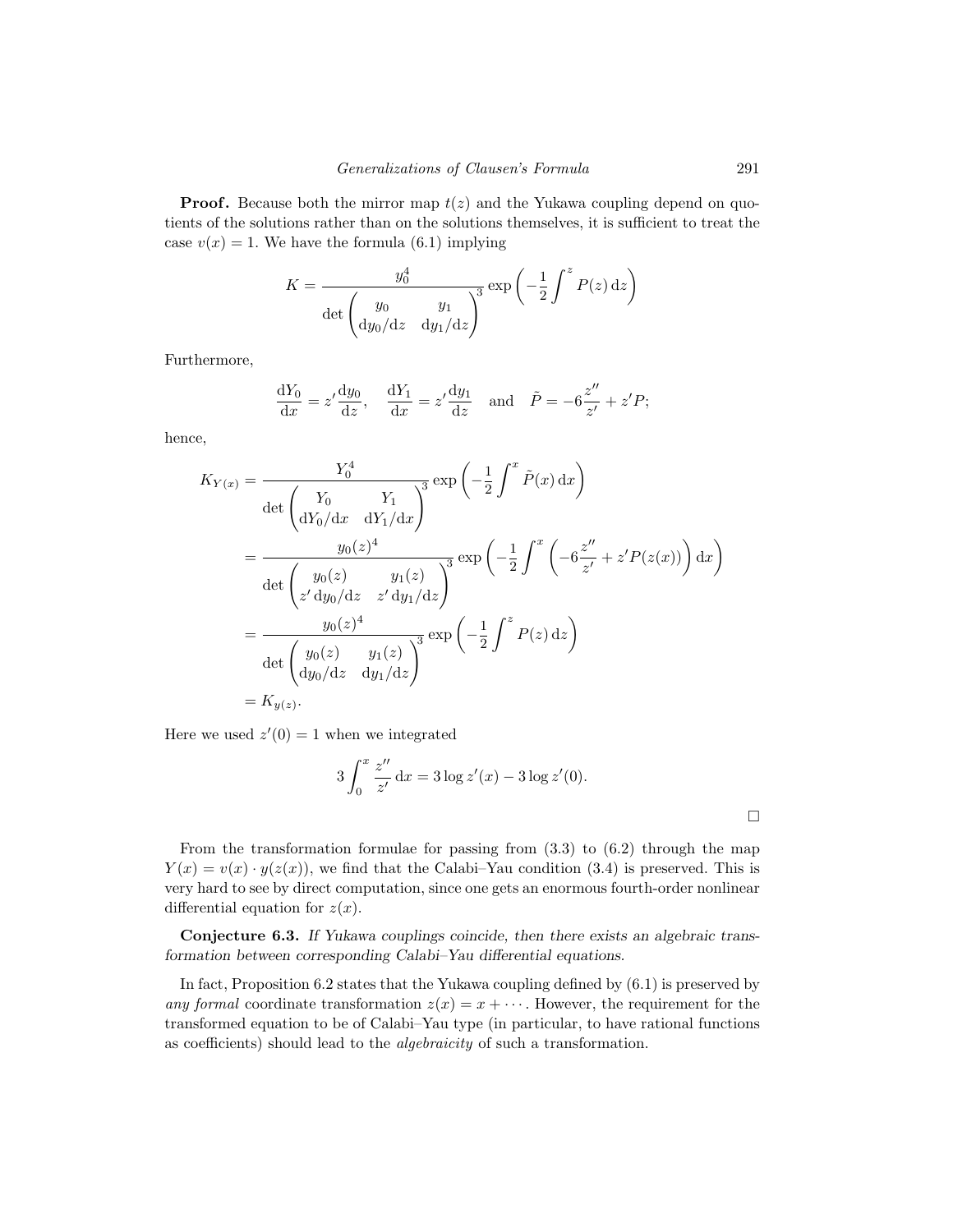### **7. Proof of Theorem 5.4: guessing algebraic transformations**

Not only does this section provide a proof of Theorem 5.4 but we also illustrate our strategies to guess algebraic transformations for Calabi–Yau differential equations on the example of Theorem 5.4; more precisely, we show how to 'discover' the equivalence of  $(e) * (e)$  and  $(C) * (i)$ . We distinguish three methods: two analytic and one algebraic. They also provide proofs of the discovered algebraic transformation as soon as the fact of its existence is established.

First of all we indicate a way to recognize in MAPLE whether a function  $R(z)$ , given by its Taylor expansion at the origin, is rational or algebraic and, if it is, to find a closed expression. For this, one applies seriestodiffeq $(R, \hat{R}(z))$  (with gfun) and then dsolve to  $R(z)$ .

# **7.1. Analytic guessing**

Compute the z-expansions (30 terms, say) of the mirror maps  $\tilde{q}$  and q, then write

$$
\tilde{q}(z) = \pm q(\pm z + a_2 z^2 + \dots + a_{30} z^{30} + \dots)
$$

(the signs belong together); expand the latter equality up to  $z^{31}$  to get a system of linear equations for unknowns  $a_2, \ldots, a_{30}$ . It takes MAPLE a few minutes to solve the system; this finds the inner transformation. Then compute the power series expansion of the outer transformation multiple and use gfun.

#### **7.2. Schwarzian relation**

In passing from (e)  $\ast$  (e) to (C)  $\ast$  (i), we can use the 'magic Schwarzian relation' (Proposition 6.1) for  $z(x)$  in the form  $z(x) = -x + \cdots$ . Then we recursively find the expansion for  $\tilde{z}(x) = -256z(x/256)$ ,

$$
\tilde{z}(x) = x + 10x^2 + 83x^3 + 628x^4 + 4501x^5 + 31134x^6 + 210023x^7 + \cdots,
$$

which Maple easily recognizes as the expansion of a rational function

$$
\tilde{z}(x) = \frac{x(1-x)^2}{(1-6x+x^2)^2}.
$$

Furthermore, denoting by  $Y(z)$ ,  $\hat{Y}(z) \in 1 + z\mathbb{Z}[\![z]\!]$  the analytic solutions of (e)  $*(e)$  and (C) ∗ (i), respectively, it remains to let Maple identify the quotient of

$$
Y(z)
$$
 and  $\hat{Y}\left(\frac{-z(1-256z)^2}{(1-6\cdot 256z+256^2z^2)^2}\right)$ 

with the algebraic function  $(1 - 6 \cdot 256z + 256^2z^2)^{-1/2}$ .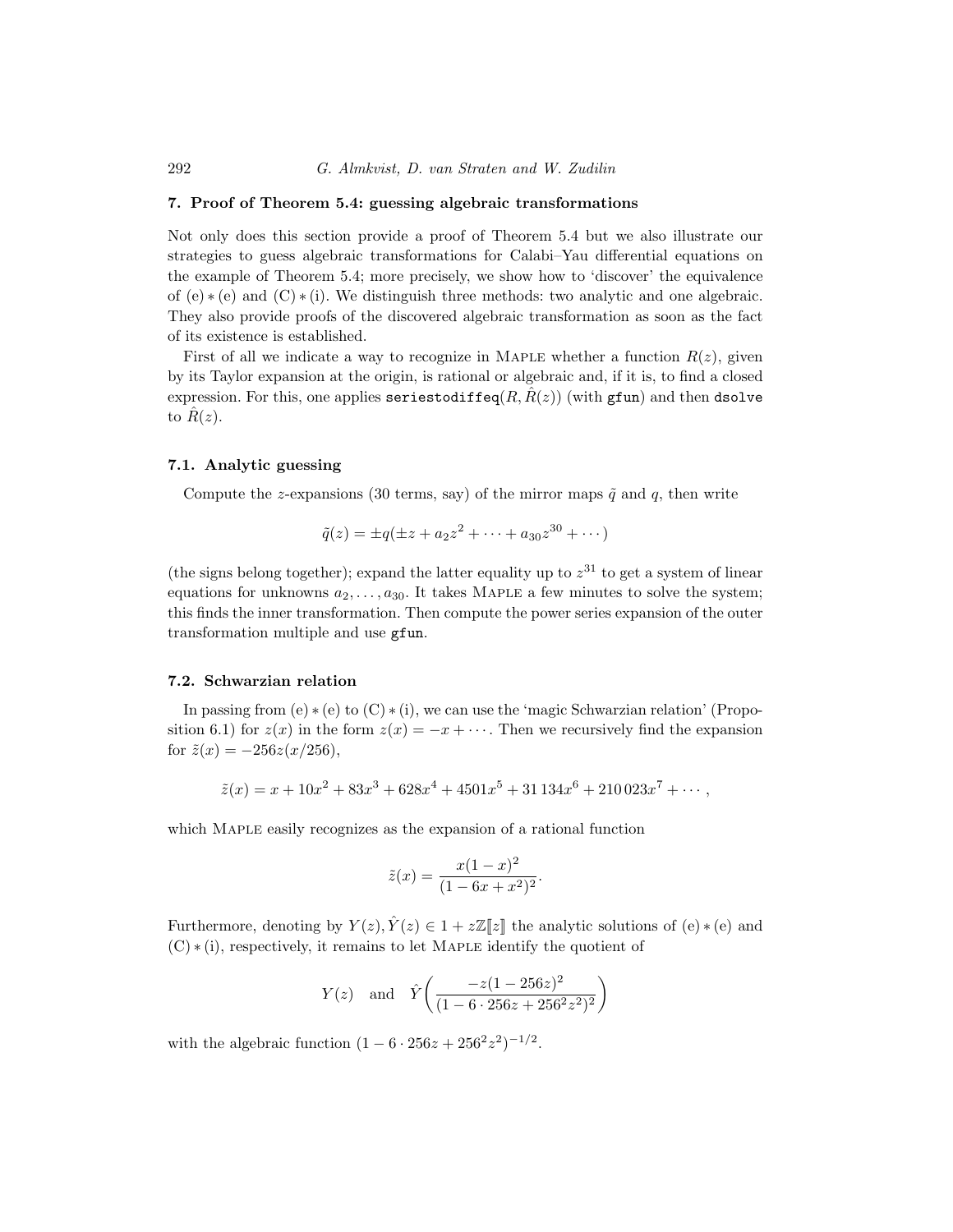### **7.3. Local monodromy considerations**

The operator for the Hadamard product  $(e) * (e)$  is

$$
D = \theta^4 - 16z(16\theta^4 + 128\theta^3 + 112\theta^2 + 48\theta + 9) + \cdots - 2^{40}z^5(\theta + 1)^4.
$$

The discriminant is  $(1 + 256z)^2(1 - 256z)^3$  but the point  $z = -\frac{1}{256}$  turns out to be an apparent singularity. The point  $z = \frac{1}{256}$  is also a MUM point and a calculation shows that

$$
K(q)_{z=1/256} = K(q^2)_{z=0} = K(q^2)_{z=\infty}.
$$

Thus, the operator  $D$  has three MUM points and no other singularities.

The operator corresponding to the Hadamard product  $(C) * (i)$  is

$$
\theta^4 - 16z(4\theta + 1)(4\theta + 3)(32\theta^2 + 32\theta + 13) + 2^{16}z^2(4\theta + 1)(4\theta + 3)(4\theta + 5)(4\theta + 7),
$$

an operator with discriminant  $(1 - 4096z)^2$ . The exponents at  $z = \frac{1}{4096}$  are  $(0, \frac{1}{4}, \frac{3}{4}, 1;$ at  $z = \infty$  they are  $\frac{1}{4}$ ,  $\frac{3}{4}$ ,  $\frac{5}{4}$ ,  $\frac{7}{4}$ , hence these points have local monodromy of order 4. All these facts are easily checked with MAPLE using formal\_sol (within DEtools). If we try to think of (e)  $*(e)$  as a pullback of  $(C) * (i)$  via a rational map  $R(z) = P(z)/Q(z)$ , we see that it requires the following properties:  $R^{-1}(0) = \{0, \frac{1}{256}, \infty\}$  and the ramification over  $z = \frac{1}{256}$  is of order 2. Therefore, the degree of  $R(z)$  is four. We also require  $R^{-1}(\frac{1}{4096}) = \{-\frac{1}{256}\}\$ as we want the ramification index at  $z = \frac{1}{256}$  to be 4. But then we cannot require the same ramification index over  $z = \infty$ ; hence, we assume that  $R^{-1}(\infty)$ consists of two points, each with ramification index 2. The pullback then has exponents  $\frac{1}{2}$  at these points, and we have to divide by the square root of the polynomial defining these points. Combining the information we see that

$$
R(z) = c \frac{z(1 - 256z)^2}{q(z)^2}, \quad q(z) = 1 + az + bz^2,
$$

where  $a, b$  and  $c$  are certain constants. We now determine the constants by requiring that  $R(-\frac{1}{256}) = \frac{1}{4096}$  and

$$
R\left(x - \frac{1}{256}\right) = \frac{1}{4096} + 0 \cdot x + 0 \cdot x^2 + 0 \cdot x^3 + \cdots
$$

We find

$$
a = -1536, \quad b = 65\,536, \quad c = -1.
$$

If  $\hat{Y}(z)$  is the solution of  $(C) * (i)$ , then the function  $\hat{Y}(R(z))$  has the square-root behaviour at the pre-image of  $z = \infty$ , that is, at the roots of  $q(z) = 1-1536z +65536z^2$ ; hence,

$$
Y(z) = \frac{1}{\sqrt{q(z)}} \hat{Y}\left(\frac{-z(1-256z)^2}{q(z)^2}\right)
$$

has the same local properties as the solution of  $(e) * (e)$  and, in fact, coincides with it.

The same method can be used to find the transformation in the other cases. For example, from the fact that the Hadamard product multiplies the singular points of the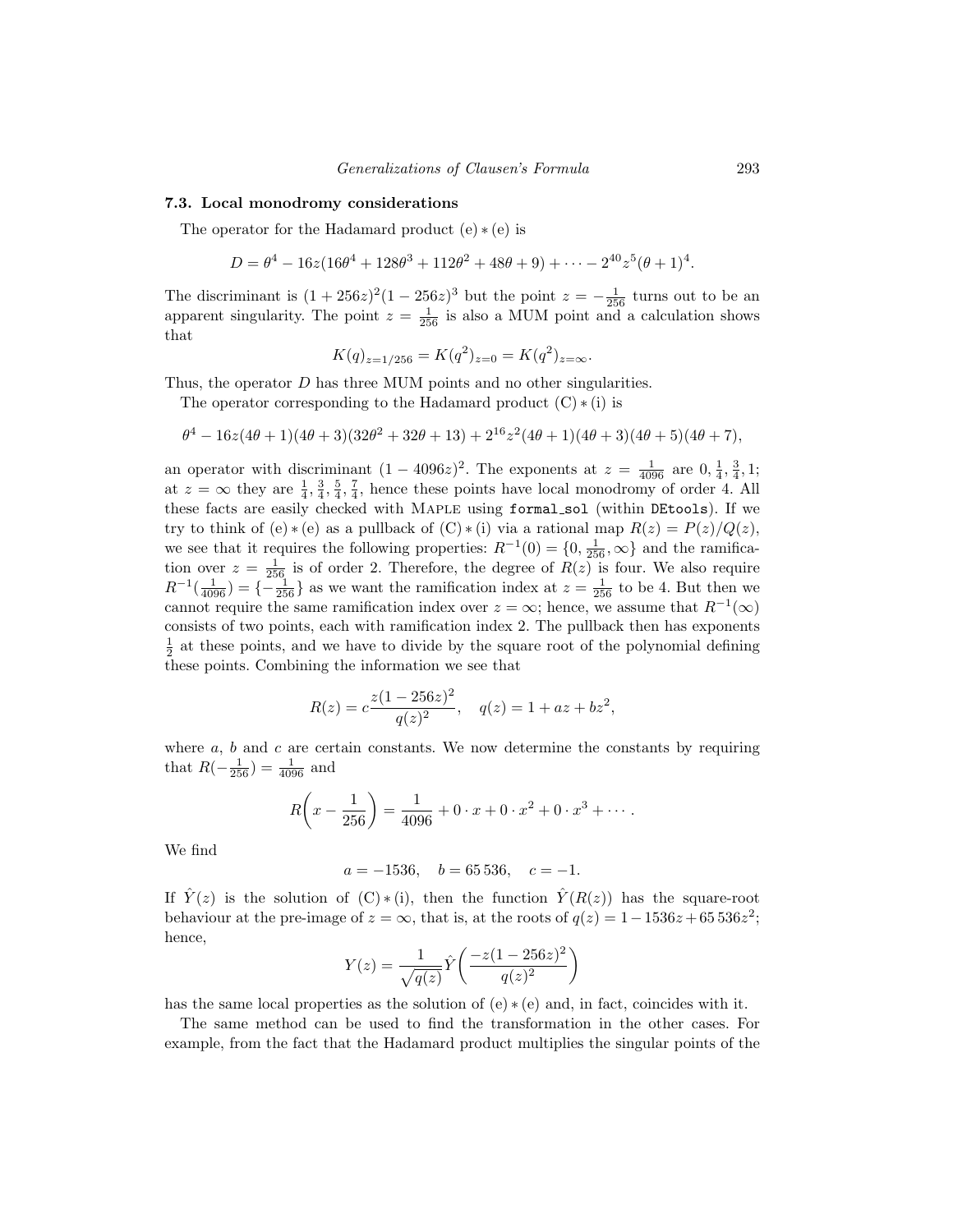operators, it follows without further calculation that the operators (5.20) and (5.21) have 0,  $\infty$  and the roots of  $1 - 2\hat{a}z + \hat{c}z^2$  as singularities. The Hadamard product of  $f_{\alpha}(z)$ and operator (2.5) has its singularities at 0,  $\infty$  and the roots of  $1 - az + cz^2$ . A possible transformation of degree 2 will have to map these singular points in exactly the same way as in Theorem 4.1; hence, we are again led to consider  $z \mapsto -z/(1 - az + cz^2)$ . In this case, the prefactor can also be determined by looking at the local exponents.

### **8. Concluding remarks**

It is definitely not our goal here to stress the consequences of our theorems, since we feel that the transformations, and even their existence, are beautiful by themselves. Our results provide (albeit rather indirect) geometric interpretations of several (YY-) pullbacks from the table in [**3**]; previously, such pullbacks were of geometric origin only conjecturally, and no relation to Calabi–Yau geometry was known. Another application of our transformation theorems, having a more arithmetic flavour, is the integrality of the analytic solutions of the pullbacks (condition (ii) of  $\S 2$ ), as well as the integrality of the corresponding mirror maps (condition (iii)) when the results in [**11**] are applicable. There are many aspects that can be discussed elsewhere.

**Acknowledgements.** The work of G.A. and W.Z. was supported by the Max Planck Institute for Mathematics (Bonn). W.Z. acknowledges support by the Hausdorff Center for Mathematics (Bonn). We thank Fernando Rodríguez Villegas and Don Zagier for pointing out the way to make our Theorem 5.5 as general as it is now. Special thanks go to Michael Bogner and Stefan Reiter for many useful remarks and their discovery of the 'strange' Calabi–Yau differential equation corresponding to (2.7). Finally, we thank the referee for many helpful suggestions.

The foundations of this work were established during a visit of W.Z. to the Institute of Algebraic Meditation at Höör, Sweden (May 26–June 3, 2007). He thanks the staff of the institute for their hospitality.

### **References**

- 1. G. Almkvist, Calabi–Yau differential equations of degree 2 and 3 and Yifan Yang's pullback, Preprint (http://arxiv.org/abs/math.AG/0612215; 2006).
- 2. G. ALMKVIST AND W. ZUDILIN, Differential equations, mirror maps and zeta values, in Mirror symmetry V (ed. N. Yui, S.-T. Yau and J. D. Lewis), AMS/IP Studies in Advanced Mathematics, Volume 38, pp. 481–515 (American Mathematical Society and International Press, Providence, RI, 2006).
- 3. G. Almkvist, C. van Enckevort, D. van Straten and W. Zudilin, Tables of Calabi– Yau equations, Preprint (http://arxiv.org/abs/math.AG/0507430; 2005).
- 4. Y. ANDRÉ, G-functions and geometry, Aspects of Mathematics, Volume 13 (Vieweg & Sohn, Braunschweig, 1989).
- 5. R. Apéry, Irrationalité de  $\zeta(2)$  et  $\zeta(3)$ , in *Journées arithmétiques de Luminy*, Astérisque, Volume 61, pp. 11–13 (Société Mathématique de France, Paris, 1979).
- 6. A. BEAUVILLE, Les familles stables de courbes elliptiques sur  $\mathbb{P}^1$  admettant quatre fibres singulières, C. R. Acad. Sci. Paris Sér. I **294** (1982), 657-660.